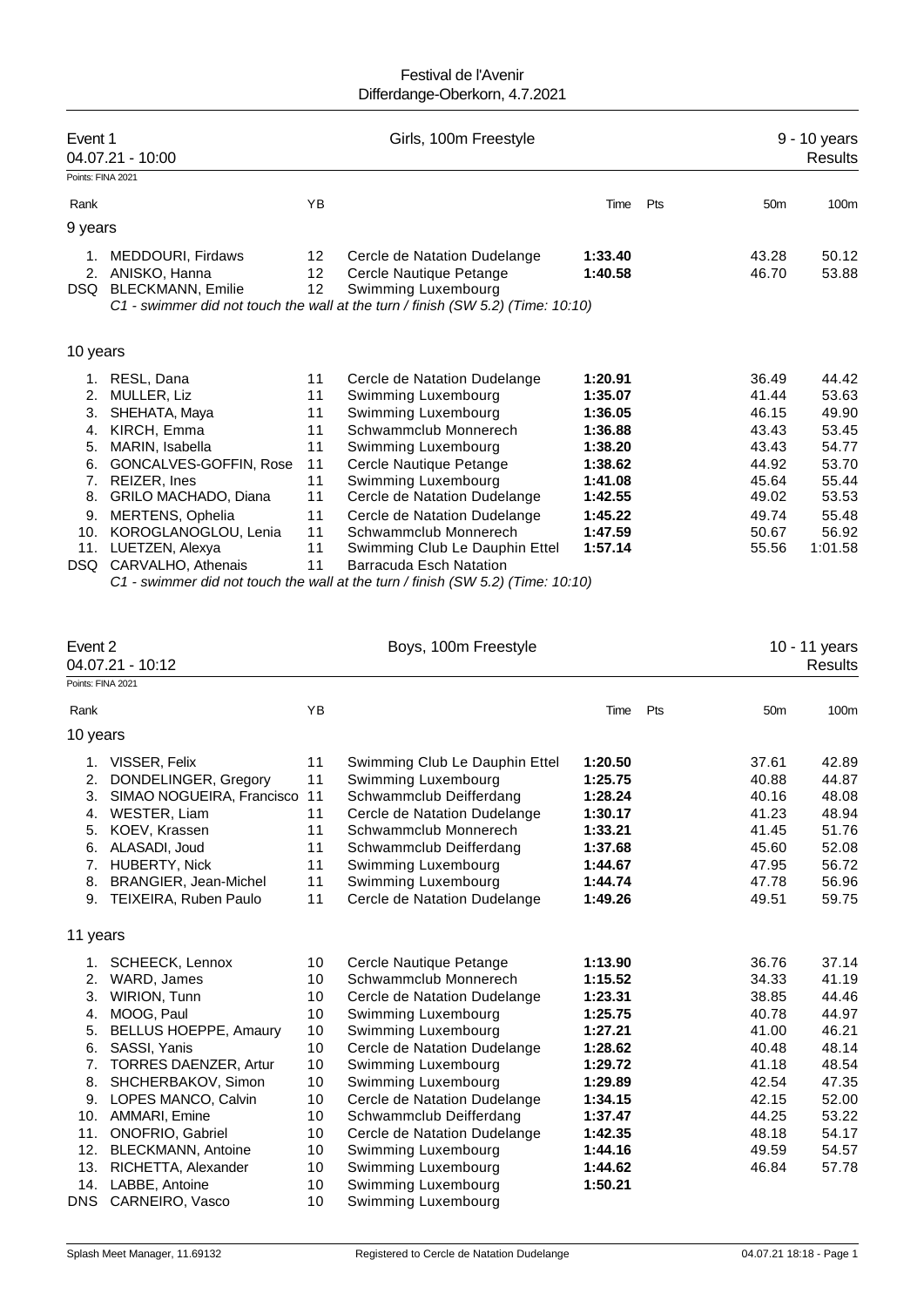| Event 3           | 04.07.21 - 10:27                                  |          | Girls, 100m Breaststroke                                                                                       |                    |     |                    | 9 - 10 years<br><b>Results</b> |
|-------------------|---------------------------------------------------|----------|----------------------------------------------------------------------------------------------------------------|--------------------|-----|--------------------|--------------------------------|
| Points: FINA 2021 |                                                   |          |                                                                                                                |                    |     |                    |                                |
| Rank              |                                                   | YB       |                                                                                                                | Time               | Pts | 50 <sub>m</sub>    | 100m                           |
| 9 years           |                                                   |          |                                                                                                                |                    |     |                    |                                |
|                   |                                                   |          |                                                                                                                |                    |     |                    |                                |
|                   | 1. ANISKO, Hanna                                  | 12       | Cercle Nautique Petange                                                                                        | 1:55.87            |     | 57.52              | 58.35                          |
| 2.                | <b>BLECKMANN, Emilie</b><br>DSQ MEDDOURI, Firdaws | 12<br>12 | Swimming Luxembourg<br>Cercle de Natation Dudelange                                                            | 2:20.13            |     | 1:05.07            | 1:15.06                        |
|                   |                                                   |          | B2 - head did not break the surface at the 2nd arm pull after start / turn (SW 7.4) (Time: 10:33)              |                    |     |                    |                                |
|                   |                                                   |          |                                                                                                                |                    |     |                    |                                |
| 10 years          |                                                   |          |                                                                                                                |                    |     |                    |                                |
|                   |                                                   | 11       |                                                                                                                | 1:44.41            |     | 49.83              | 54.58                          |
|                   | 1. RESL, Dana<br>2. REIZER, Ines                  | 11       | Cercle de Natation Dudelange<br>Swimming Luxembourg                                                            | 1:50.19            |     | 52.44              | 57.75                          |
| 3.                | MULLER, Liz                                       | 11       | Swimming Luxembourg                                                                                            | 1:56.50            |     | 56.78              | 59.72                          |
|                   | 4. KIRCH, Emma                                    | 11       | Schwammclub Monnerech                                                                                          | 1:59.01            |     | 57.56              | 1:01.45                        |
|                   | 5. GONCALVES-GOFFIN, Rose                         | 11       | Cercle Nautique Petange                                                                                        | 2:00.66            |     | 58.46              | 1:02.20                        |
|                   | 6. KOROGLANOGLOU, Lenia                           | 11       | Schwammclub Monnerech                                                                                          | 2:01.29            |     | 57.40              | 1:03.89                        |
|                   | 7. GRILO MACHADO, Diana                           | 11       | Cercle de Natation Dudelange                                                                                   | 2:01.63            |     | 59.15              | 1:02.48                        |
| 8.                | <b>MERTENS, Ophelia</b>                           | 11       | Cercle de Natation Dudelange                                                                                   | 2:04.79            |     | 59.76              | 1:05.03                        |
|                   | 9. SHEHATA, Maya<br>10. LUETZEN, Alexya           | 11<br>11 | Swimming Luxembourg                                                                                            | 2:09.36<br>2:24.12 |     | 1:01.46<br>1:06.40 | 1:07.90<br>1:17.72             |
|                   | DSQ MARIN, Isabella                               | 11       | Swimming Club Le Dauphin Ettel<br>Swimming Luxembourg                                                          |                    |     |                    |                                |
|                   |                                                   |          | B11 - movements of the legs not simultaneous, not on the same horizontal plane or alternating (SW 7.4) (Time:  |                    |     |                    |                                |
|                   | 10:33)                                            |          |                                                                                                                |                    |     |                    |                                |
| DSQ               | CARVALHO, Athenais                                | 11       | <b>Barracuda Esch Natation</b>                                                                                 |                    |     |                    |                                |
|                   |                                                   |          | B14 - did not touch the wall with both hands simultaneously and separated at the turn / finish (SW 7.6) (Time: |                    |     |                    |                                |
|                   | 10:33)                                            |          |                                                                                                                |                    |     |                    |                                |
|                   |                                                   |          |                                                                                                                |                    |     |                    |                                |
|                   |                                                   |          |                                                                                                                |                    |     |                    |                                |
| Event 4           |                                                   |          | Boys, 100m Breaststroke                                                                                        |                    |     |                    | 10 - 11 years                  |
|                   | 04.07.21 - 10:37                                  |          |                                                                                                                |                    |     |                    | <b>Results</b>                 |
| Points: FINA 2021 |                                                   |          |                                                                                                                |                    |     |                    |                                |
| Rank              |                                                   | ΥB       |                                                                                                                | Time               | Pts | 50 <sub>m</sub>    | 100m                           |
| 10 years          |                                                   |          |                                                                                                                |                    |     |                    |                                |
|                   |                                                   |          |                                                                                                                |                    |     |                    |                                |
|                   | 1. KOEV, Krassen                                  | 11       | Schwammclub Monnerech                                                                                          | 1:50.93            |     | 50.78              | 1:00.15                        |
| 2.<br>3.          | VISSER, Felix<br>SIMAO NOGUEIRA, Francisco        | 11<br>11 | Swimming Club Le Dauphin Ettel<br>Schwammclub Deifferdang                                                      | 1:52.74<br>1:53.59 |     | 52.96<br>53.35     | 59.78<br>1:00.24               |
|                   | 4. BRANGIER, Jean-Michel                          | 11       | Swimming Luxembourg                                                                                            | 1:59.41            |     | 55.85              | 1:03.56                        |
|                   | 5. HUBERTY, Nick                                  | 11       | Swimming Luxembourg                                                                                            | 2:02.82            |     | 58.44              | 1:04.38                        |
|                   | 6. WESTER, Liam                                   | 11       | Cercle de Natation Dudelange                                                                                   | 2:09.75            |     | 1:00.68            | 1:09.07                        |
| DSQ               | DONDELINGER, Gregory                              | 11       | Swimming Luxembourg                                                                                            |                    |     |                    |                                |
|                   |                                                   |          | B11 - movements of the legs not simultaneous, not on the same horizontal plane or alternating (SW 7.4) (Time:  |                    |     |                    |                                |
|                   | 10:40                                             |          |                                                                                                                |                    |     |                    |                                |
|                   | DSQ ALASADI, Joud                                 | 11       | Schwammclub Deifferdang                                                                                        |                    |     |                    |                                |
|                   |                                                   |          | B14 - did not touch the wall with both hands simultaneously and separated at the turn / finish (SW 7.6) (Time: |                    |     |                    |                                |
|                   | 10:46                                             |          |                                                                                                                |                    |     |                    |                                |
| DSQ               | TEIXEIRA, Ruben Paulo                             | 11       | Cercle de Natation Dudelange                                                                                   |                    |     |                    |                                |
|                   |                                                   |          | B14 - did not touch the wall with both hands simultaneously and separated at the turn / finish (SW 7.6) (Time: |                    |     |                    |                                |
|                   | 10:40                                             |          |                                                                                                                |                    |     |                    |                                |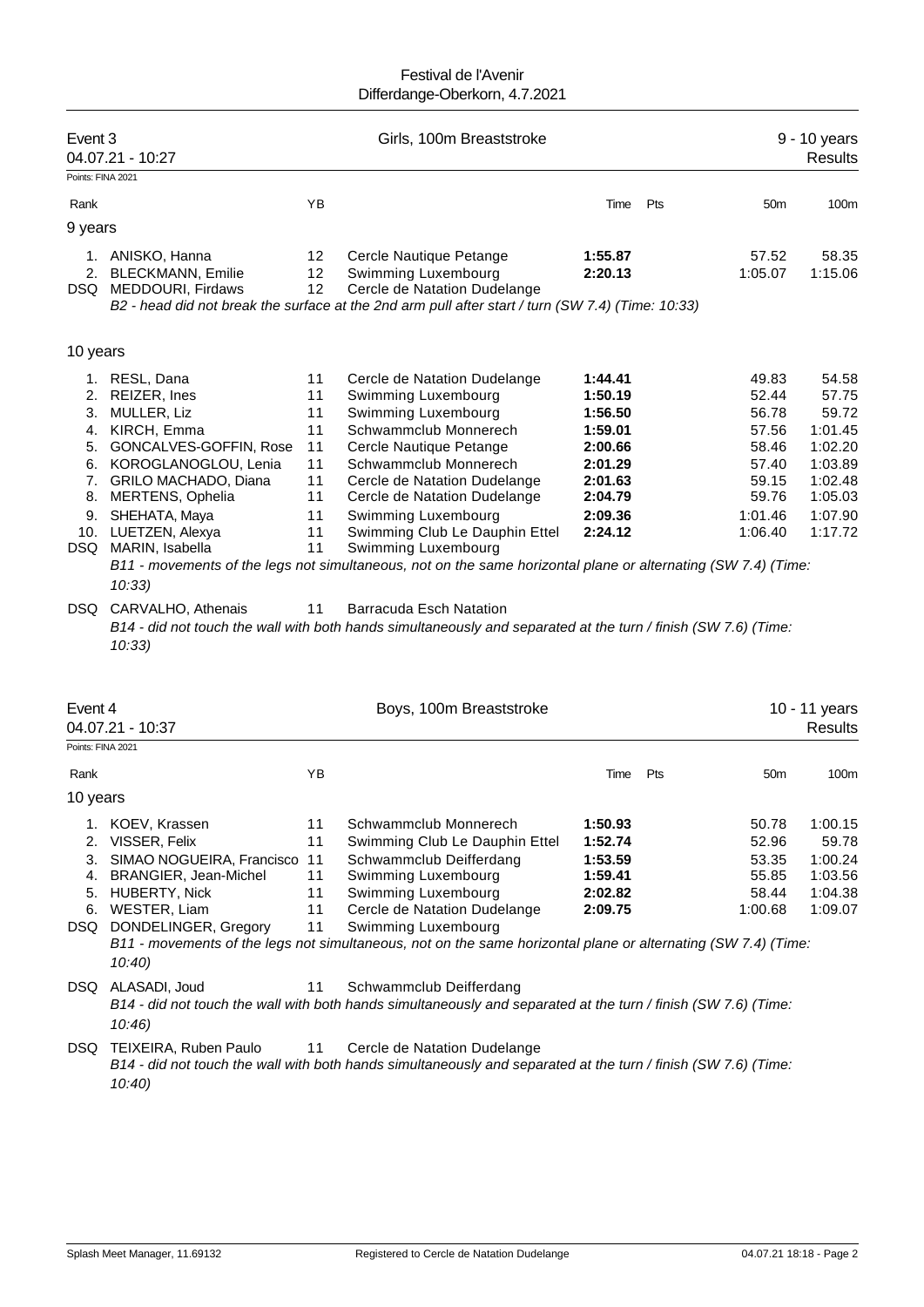# Event 4, Boys, 100m Breaststroke

|                                  | 11 years                                                                                                                                                                                                                                                                                                          |                                                                            |                                                                                                                                                                                                                                                                                                                                                                                                                                                                        |                                                                                                                                  |     |                                                                                                          |                                                                                                                    |
|----------------------------------|-------------------------------------------------------------------------------------------------------------------------------------------------------------------------------------------------------------------------------------------------------------------------------------------------------------------|----------------------------------------------------------------------------|------------------------------------------------------------------------------------------------------------------------------------------------------------------------------------------------------------------------------------------------------------------------------------------------------------------------------------------------------------------------------------------------------------------------------------------------------------------------|----------------------------------------------------------------------------------------------------------------------------------|-----|----------------------------------------------------------------------------------------------------------|--------------------------------------------------------------------------------------------------------------------|
|                                  | 1. SCHEECK, Lennox<br>2. WIRION, Tunn<br>3. TORRES DAENZER, Artur<br>4. WARD, James<br>5. SHCHERBAKOV, Simon<br>6. BELLUS HOEPPE, Amaury<br>7. SASSI, Yanis<br>8. ONOFRIO, Gabriel<br>9. BLECKMANN, Antoine<br>10. RICHETTA, Alexander<br>11. LOPES MANCO, Calvin<br>12. AMMARI, Emine<br>DSQ MOOG, Paul<br>10:46 | 10<br>10<br>10<br>10<br>10<br>10<br>10<br>10<br>10<br>10<br>10<br>10<br>10 | Cercle Nautique Petange<br>Cercle de Natation Dudelange<br>Swimming Luxembourg<br>Schwammclub Monnerech<br>Swimming Luxembourg<br>Swimming Luxembourg<br>Cercle de Natation Dudelange<br>Cercle de Natation Dudelange<br>Swimming Luxembourg<br>Swimming Luxembourg<br>Cercle de Natation Dudelange<br>Schwammclub Deifferdang<br>Swimming Luxembourg<br>B11 - movements of the legs not simultaneous, not on the same horizontal plane or alternating (SW 7.4) (Time: | 1:32.64<br>1:42.74<br>1:47.25<br>1:47.72<br>1:50.62<br>1:53.18<br>1:55.61<br>1:59.47<br>2:02.94<br>2:03.04<br>2:06.64<br>2:08.33 |     | 44.59<br>49.34<br>48.69<br>50.28<br>52.94<br>54.02<br>56.07<br>57.14<br>58.89<br>58.36<br>58.46<br>59.93 | 48.05<br>53.40<br>58.56<br>57.44<br>57.68<br>59.16<br>59.54<br>1:02.33<br>1:04.05<br>1:04.68<br>1:08.18<br>1:08.40 |
|                                  | DSQ LABBE, Antoine<br>10:40                                                                                                                                                                                                                                                                                       | 10                                                                         | Swimming Luxembourg<br>B14 - did not touch the wall with both hands simultaneously and separated at the turn / finish (SW 7.6) (Time:                                                                                                                                                                                                                                                                                                                                  |                                                                                                                                  |     |                                                                                                          |                                                                                                                    |
|                                  | DNS CARNEIRO, Vasco                                                                                                                                                                                                                                                                                               | 10                                                                         | Swimming Luxembourg                                                                                                                                                                                                                                                                                                                                                                                                                                                    |                                                                                                                                  |     |                                                                                                          |                                                                                                                    |
| Event 5<br>Points: FINA 2021     | 04.07.21 - 11:05                                                                                                                                                                                                                                                                                                  |                                                                            | Girls, 100m Backstroke                                                                                                                                                                                                                                                                                                                                                                                                                                                 |                                                                                                                                  |     |                                                                                                          | 9 - 10 years<br><b>Results</b>                                                                                     |
| Rank                             |                                                                                                                                                                                                                                                                                                                   | YB                                                                         |                                                                                                                                                                                                                                                                                                                                                                                                                                                                        | Time                                                                                                                             | Pts | 50 <sub>m</sub>                                                                                          | 100m                                                                                                               |
| 9 years                          |                                                                                                                                                                                                                                                                                                                   |                                                                            |                                                                                                                                                                                                                                                                                                                                                                                                                                                                        |                                                                                                                                  |     |                                                                                                          |                                                                                                                    |
|                                  | 1. ANISKO, Hanna<br>2. MEDDOURI, Firdaws<br>DSQ BLECKMANN, Emilie                                                                                                                                                                                                                                                 | 12<br>12<br>12                                                             | Cercle Nautique Petange<br>Cercle de Natation Dudelange<br>Swimming Luxembourg<br>D9 - swimmer did not touch the wall at the turn / finish (SW 6.5) (Time: 11:14)                                                                                                                                                                                                                                                                                                      | 1:45.08<br>1:53.72                                                                                                               |     | 51.81<br>53.06                                                                                           | 53.27<br>1:00.66                                                                                                   |
| 10 years                         |                                                                                                                                                                                                                                                                                                                   |                                                                            |                                                                                                                                                                                                                                                                                                                                                                                                                                                                        |                                                                                                                                  |     |                                                                                                          |                                                                                                                    |
|                                  | 1. RESL, Dana                                                                                                                                                                                                                                                                                                     | 11                                                                         | Cercle de Natation Dudelange                                                                                                                                                                                                                                                                                                                                                                                                                                           | 1:30.90                                                                                                                          |     | 43.22                                                                                                    | 47.68                                                                                                              |
| 3.<br>4.<br>5.<br>6.<br>7.<br>8. | 2. MULLER, Liz<br>KIRCH, Emma<br>SHEHATA, Maya<br>KOROGLANOGLOU, Lenia<br>GRILO MACHADO, Diana<br>REIZER, Ines<br>MERTENS, Ophelia<br>9. LUETZEN, Alexya<br>DSQ GONCALVES-GOFFIN, Rose                                                                                                                            | 11<br>11<br>11<br>11<br>11<br>11<br>11<br>11<br>11                         | Swimming Luxembourg<br>Schwammclub Monnerech<br>Swimming Luxembourg<br>Schwammclub Monnerech<br>Cercle de Natation Dudelange<br>Swimming Luxembourg<br>Cercle de Natation Dudelange<br>Swimming Club Le Dauphin Ettel<br>Cercle Nautique Petange<br>D6 - turn not executed in accordance with the rules (SW 6.5) (Time: 11:14)                                                                                                                                         | 1:47.14<br>1:47.40<br>1:55.43<br>1:58.21<br>1:58.62<br>2:00.53<br>2:06.28<br>2:19.35                                             |     | 53.41<br>52.78<br>56.11<br>56.76<br>56.55<br>59.39<br>1:01.49<br>1:09.81                                 | 53.73<br>54.62<br>59.32<br>1:01.45<br>1:02.07<br>1:01.14<br>1:04.79<br>1:09.54                                     |
|                                  | DSQ MARIN, Isabella                                                                                                                                                                                                                                                                                               | 11                                                                         | Swimming Luxembourg<br>D8 - upon the finish the swimmer did not touch the wall on the back (SW 6.6) (Time: 11:14)                                                                                                                                                                                                                                                                                                                                                      |                                                                                                                                  |     |                                                                                                          |                                                                                                                    |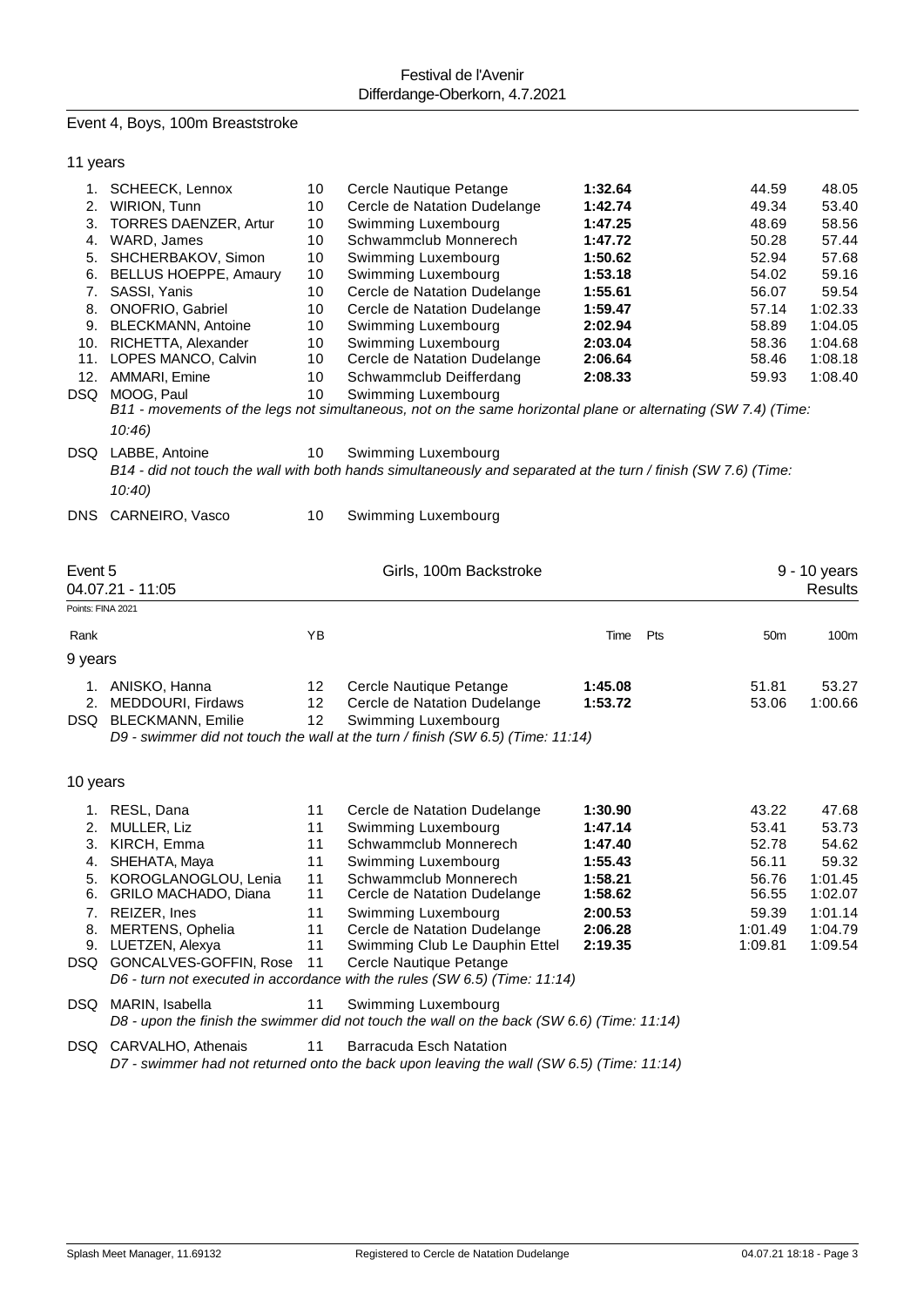| Event 6                                                                 | 04.07.21 - 11:15                                                                                                                                                                                                                                |                                                                      | Boys, 100m Backstroke                                                                                                                                                                                                                                                                                                                                                             |                                                                                                                       |     |                                                                                                     | 10 - 11 years<br><b>Results</b>                                                                         |
|-------------------------------------------------------------------------|-------------------------------------------------------------------------------------------------------------------------------------------------------------------------------------------------------------------------------------------------|----------------------------------------------------------------------|-----------------------------------------------------------------------------------------------------------------------------------------------------------------------------------------------------------------------------------------------------------------------------------------------------------------------------------------------------------------------------------|-----------------------------------------------------------------------------------------------------------------------|-----|-----------------------------------------------------------------------------------------------------|---------------------------------------------------------------------------------------------------------|
| Points: FINA 2021                                                       |                                                                                                                                                                                                                                                 |                                                                      |                                                                                                                                                                                                                                                                                                                                                                                   |                                                                                                                       |     |                                                                                                     |                                                                                                         |
| Rank                                                                    |                                                                                                                                                                                                                                                 | YB                                                                   |                                                                                                                                                                                                                                                                                                                                                                                   | Time                                                                                                                  | Pts | 50 <sub>m</sub>                                                                                     | 100m                                                                                                    |
| 10 years                                                                |                                                                                                                                                                                                                                                 |                                                                      |                                                                                                                                                                                                                                                                                                                                                                                   |                                                                                                                       |     |                                                                                                     |                                                                                                         |
| 1.<br>2.<br>3.<br>4.<br>5.<br>7.<br>8.                                  | VISSER, Felix<br>SIMAO NOGUEIRA, Francisco<br>KOEV, Krassen<br>DONDELINGER, Gregory<br>WESTER, Liam<br>6. ALASADI, Joud<br>BRANGIER, Jean-Michel<br>TEIXEIRA, Ruben Paulo<br>DSQ HUBERTY, Nick                                                  | 11<br>11<br>11<br>11<br>11<br>11<br>11<br>11<br>11                   | Swimming Club Le Dauphin Ettel<br>Schwammclub Deifferdang<br>Schwammclub Monnerech<br>Swimming Luxembourg<br>Cercle de Natation Dudelange<br>Schwammclub Deifferdang<br>Swimming Luxembourg<br>Cercle de Natation Dudelange<br>Swimming Luxembourg<br>D6 - turn not executed in accordance with the rules (SW 6.5) (Time: 11:20)                                                  | 1:35.13<br>1:35.20<br>1:44.98<br>1:45.02<br>1:45.21<br>1:46.68<br>1:52.39<br>2:06.84                                  |     | 45.81<br>46.65<br>51.10<br>53.00<br>50.09<br>51.91<br>52.88<br>1:01.08                              | 49.32<br>48.55<br>53.88<br>52.02<br>55.12<br>54.77<br>59.51<br>1:05.76                                  |
| 11 years                                                                |                                                                                                                                                                                                                                                 |                                                                      |                                                                                                                                                                                                                                                                                                                                                                                   |                                                                                                                       |     |                                                                                                     |                                                                                                         |
| 2.<br>3.<br>4.<br>5.<br>6.<br>7.<br>DSQ                                 | 1. WARD, James<br>WIRION, Tunn<br>MOOG, Paul<br><b>BELLUS HOEPPE, Amaury</b><br>SASSI, Yanis<br><b>TORRES DAENZER, Artur</b><br>SHCHERBAKOV, Simon<br>8. AMMARI, Emine<br>9. LOPES MANCO, Calvin<br>10. RICHETTA, Alexander<br>ONOFRIO, Gabriel | 10<br>10<br>10<br>10<br>10<br>10<br>10<br>10<br>10<br>10<br>10       | Schwammclub Monnerech<br>Cercle de Natation Dudelange<br>Swimming Luxembourg<br>Swimming Luxembourg<br>Cercle de Natation Dudelange<br>Swimming Luxembourg<br>Swimming Luxembourg<br>Schwammclub Deifferdang<br>Cercle de Natation Dudelange<br>Swimming Luxembourg<br>Cercle de Natation Dudelange<br>D6 - turn not executed in accordance with the rules (SW 6.5) (Time: 11:26) | 1:28.64<br>1:38.00<br>1:39.92<br>1:45.47<br>1:45.61<br>1:46.56<br>1:47.38<br>1:49.38<br>1:53.30<br>2:08.15            |     | 42.62<br>48.47<br>48.35<br>52.20<br>50.43<br>52.26<br>52.29<br>52.27<br>54.18<br>1:02.77            | 46.02<br>49.53<br>51.57<br>53.27<br>55.18<br>54.30<br>55.09<br>57.11<br>59.12<br>1:05.38                |
|                                                                         | DSQ BLECKMANN, Antoine                                                                                                                                                                                                                          | 10                                                                   | Swimming Luxembourg<br>D8 - upon the finish the swimmer did not touch the wall on the back (SW 6.6) (Time: 11:20)                                                                                                                                                                                                                                                                 |                                                                                                                       |     |                                                                                                     |                                                                                                         |
| DNS                                                                     | CARNEIRO, Vasco                                                                                                                                                                                                                                 | 10                                                                   | Swimming Luxembourg                                                                                                                                                                                                                                                                                                                                                               |                                                                                                                       |     |                                                                                                     |                                                                                                         |
| Event 7<br>Points: FINA 2021                                            | 04.07.21 - 11:27                                                                                                                                                                                                                                |                                                                      | Girls, 100m Medley                                                                                                                                                                                                                                                                                                                                                                |                                                                                                                       |     |                                                                                                     | 9 - 10 years<br><b>Results</b>                                                                          |
| Rank                                                                    |                                                                                                                                                                                                                                                 | YB                                                                   |                                                                                                                                                                                                                                                                                                                                                                                   | Time                                                                                                                  | Pts | 50 <sub>m</sub>                                                                                     | 100m                                                                                                    |
| 9 years                                                                 |                                                                                                                                                                                                                                                 |                                                                      |                                                                                                                                                                                                                                                                                                                                                                                   |                                                                                                                       |     |                                                                                                     |                                                                                                         |
| 1.<br>2.<br>3.                                                          | MEDDOURI, Firdaws<br>ANISKO, Hanna<br><b>BLECKMANN, Emilie</b>                                                                                                                                                                                  | 12<br>12<br>12                                                       | Cercle de Natation Dudelange<br>Cercle Nautique Petange<br>Swimming Luxembourg                                                                                                                                                                                                                                                                                                    | 1:48.30<br>1:49.59<br>2:15.16                                                                                         |     | 55.74<br>54.58<br>1:08.95                                                                           | 52.56<br>55.01<br>1:06.21                                                                               |
| 10 years                                                                |                                                                                                                                                                                                                                                 |                                                                      |                                                                                                                                                                                                                                                                                                                                                                                   |                                                                                                                       |     |                                                                                                     |                                                                                                         |
| 1.<br>2.<br>3.<br>4.<br>5.<br>6.<br>7.<br>8.<br>9.<br>10.<br>11.<br>DSQ | RESL, Dana<br>MULLER, Liz<br>GONCALVES-GOFFIN, Rose<br>GRILO MACHADO, Diana<br>REIZER, Ines<br>KIRCH, Emma<br>SHEHATA, Maya<br>MERTENS, Ophelia<br>MARIN, Isabella<br>LUETZEN, Alexya<br>CARVALHO, Athenais<br>KOROGLANOGLOU, Lenia             | 11<br>11<br>11<br>11<br>11<br>11<br>11<br>11<br>11<br>11<br>11<br>11 | Cercle de Natation Dudelange<br>Swimming Luxembourg<br>Cercle Nautique Petange<br>Cercle de Natation Dudelange<br>Swimming Luxembourg<br>Schwammclub Monnerech<br>Swimming Luxembourg<br>Cercle de Natation Dudelange<br>Swimming Luxembourg<br>Swimming Club Le Dauphin Ettel<br>Barracuda Esch Natation<br>Schwammclub Monnerech                                                | 1:34.85<br>1:47.42<br>1:50.19<br>1:54.37<br>1:54.58<br>1:54.83<br>1:56.49<br>1:59.81<br>2:01.60<br>2:12.98<br>2:33.37 |     | 44.65<br>49.36<br>55.67<br>58.53<br>58.59<br>57.32<br>57.00<br>59.74<br>59.13<br>1:07.67<br>1:12.93 | 50.20<br>58.06<br>54.52<br>55.84<br>55.99<br>57.51<br>59.49<br>1:00.07<br>1:02.47<br>1:05.31<br>1:20.44 |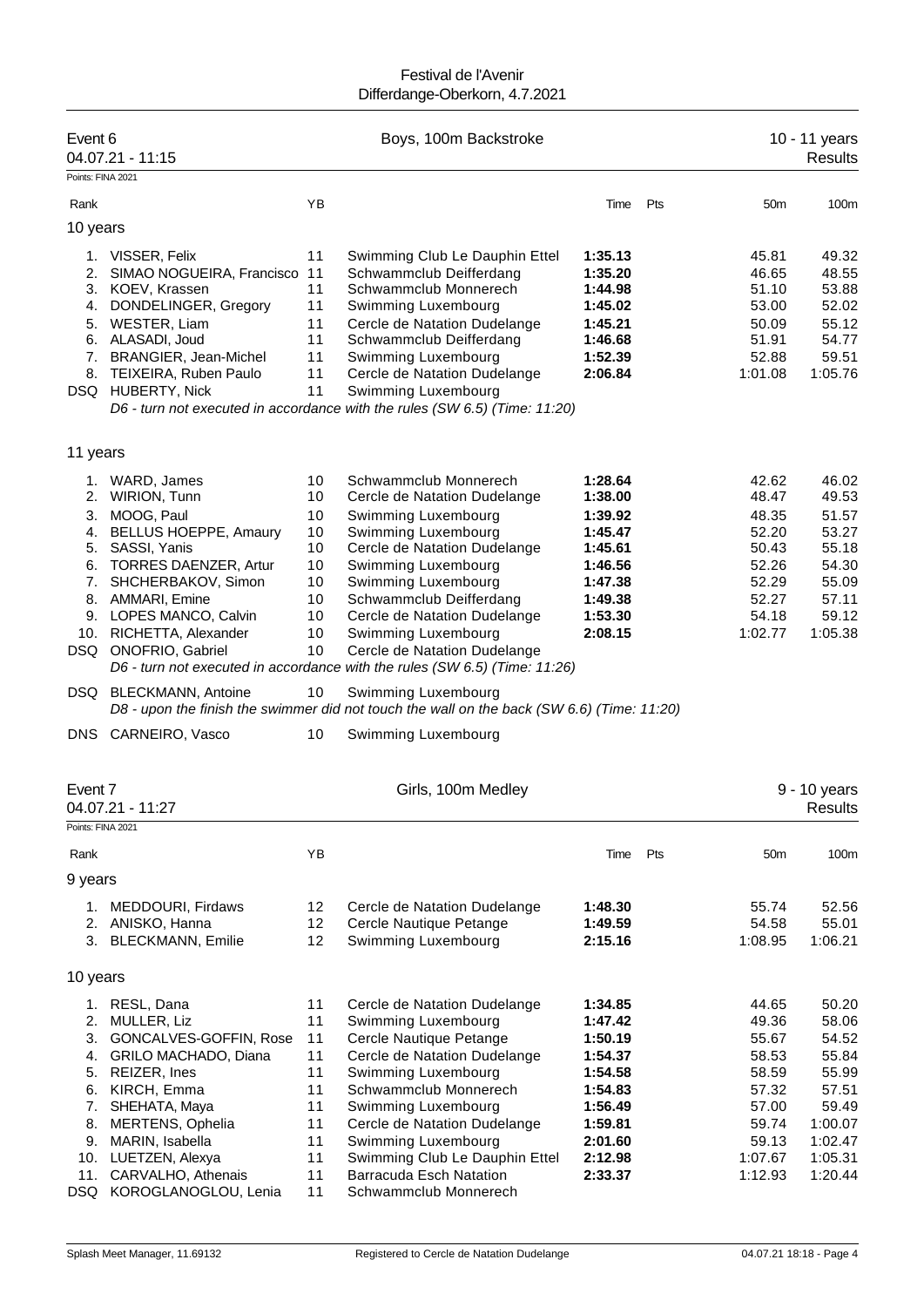*M2 - section was not finished in accordance with the rule which applies to the stroke concerned (SW 9.3) (Time: 11:33)*

| Event 8                                       | 04.07.21 - 11:37                                                                                                                                                                                                                                                                                                                                                                                                                                                                                                                                                                                                                                                                                                                                     |                                                                                        |                                        | Boys, 100m Medley                                                                                                                                                                                                                                                                                                                                                                                   |                                                                                                                                  |                                                             |                                                                                                          | 10 - 11 years<br><b>Results</b>                                                                            |
|-----------------------------------------------|------------------------------------------------------------------------------------------------------------------------------------------------------------------------------------------------------------------------------------------------------------------------------------------------------------------------------------------------------------------------------------------------------------------------------------------------------------------------------------------------------------------------------------------------------------------------------------------------------------------------------------------------------------------------------------------------------------------------------------------------------|----------------------------------------------------------------------------------------|----------------------------------------|-----------------------------------------------------------------------------------------------------------------------------------------------------------------------------------------------------------------------------------------------------------------------------------------------------------------------------------------------------------------------------------------------------|----------------------------------------------------------------------------------------------------------------------------------|-------------------------------------------------------------|----------------------------------------------------------------------------------------------------------|------------------------------------------------------------------------------------------------------------|
| Points: FINA 2021<br>Rank                     |                                                                                                                                                                                                                                                                                                                                                                                                                                                                                                                                                                                                                                                                                                                                                      | YB                                                                                     |                                        |                                                                                                                                                                                                                                                                                                                                                                                                     | Time                                                                                                                             | Pts                                                         | 50 <sub>m</sub>                                                                                          | 100m                                                                                                       |
|                                               |                                                                                                                                                                                                                                                                                                                                                                                                                                                                                                                                                                                                                                                                                                                                                      |                                                                                        |                                        |                                                                                                                                                                                                                                                                                                                                                                                                     |                                                                                                                                  |                                                             |                                                                                                          |                                                                                                            |
| 10 years<br>3.<br>4.                          | 1. VISSER, Felix<br>2. SIMAO NOGUEIRA, Francisco<br>KOEV, Krassen<br>DONDELINGER, Gregory<br>5. ALASADI, Joud<br>6. WESTER, Liam<br>7. BRANGIER, Jean-Michel<br>8. HUBERTY, Nick<br>DSQ TEIXEIRA, Ruben Paulo<br>M2 - section was not finished in accordance with the rule which applies to the stroke concerned (SW 9.3) (Time:<br>11:43                                                                                                                                                                                                                                                                                                                                                                                                            | 11<br>11<br>11<br>11<br>11<br>11<br>11<br>11<br>11                                     |                                        | Swimming Club Le Dauphin Ettel<br>Schwammclub Deifferdang<br>Schwammclub Monnerech<br>Swimming Luxembourg<br>Schwammclub Deifferdang<br>Cercle de Natation Dudelange<br>Swimming Luxembourg<br>Swimming Luxembourg<br>Cercle de Natation Dudelange                                                                                                                                                  | 1:34.04<br>1:37.67<br>1:39.01<br>1:42.73<br>1:44.83<br>1:49.13<br>1:52.79<br>1:57.57                                             |                                                             | 44.31<br>46.01<br>47.06<br>51.63<br>52.22<br>51.86<br>54.10<br>57.09                                     | 49.73<br>51.66<br>51.95<br>51.10<br>52.61<br>57.27<br>58.69<br>1:00.48                                     |
| 11 years                                      |                                                                                                                                                                                                                                                                                                                                                                                                                                                                                                                                                                                                                                                                                                                                                      |                                                                                        |                                        |                                                                                                                                                                                                                                                                                                                                                                                                     |                                                                                                                                  |                                                             |                                                                                                          |                                                                                                            |
| 2.<br>3.<br>4.<br>5.<br>6.<br>7.<br>8.<br>10. | 1. SCHEECK, Lennox<br>WARD, James<br>WIRION, Tunn<br><b>TORRES DAENZER, Artur</b><br>MOOG, Paul<br><b>BELLUS HOEPPE, Amaury</b><br>SHCHERBAKOV, Simon<br>SASSI, Yanis<br>9. AMMARI, Emine<br>ONOFRIO, Gabriel<br>11. LOPES MANCO, Calvin<br>12. RICHETTA, Alexander<br>DSQ BLECKMANN, Antoine<br>P2 - did not bring both arms forward simultaneously over water or did not bring both arms backward<br>simultaneously under water through-out the race, according to SW 8.5 (SW 8.2) (Time: 11:43)<br>DSQ LABBE, Antoine<br>P2 - did not bring both arms forward simultaneously over water or did not bring both arms backward<br>simultaneously under water through-out the race, according to SW 8.5 (SW 8.2) (Time: 11:43)<br>DNS CARNEIRO, Vasco | 10<br>10<br>10<br>10<br>10<br>10<br>10<br>10<br>10<br>10<br>10<br>10<br>10<br>10<br>10 |                                        | Cercle Nautique Petange<br>Schwammclub Monnerech<br>Cercle de Natation Dudelange<br>Swimming Luxembourg<br>Swimming Luxembourg<br>Swimming Luxembourg<br>Swimming Luxembourg<br>Cercle de Natation Dudelange<br>Schwammclub Deifferdang<br>Cercle de Natation Dudelange<br>Cercle de Natation Dudelange<br>Swimming Luxembourg<br>Swimming Luxembourg<br>Swimming Luxembourg<br>Swimming Luxembourg | 1:25.20<br>1:32.14<br>1:37.59<br>1:39.45<br>1:39.68<br>1:41.64<br>1:41.98<br>1:43.18<br>1:47.62<br>1:49.35<br>1:49.78<br>2:01.33 |                                                             | 41.17<br>42.40<br>47.55<br>48.18<br>46.75<br>48.24<br>50.92<br>49.47<br>50.58<br>56.20<br>51.86<br>59.41 | 44.03<br>49.74<br>50.04<br>51.27<br>52.93<br>53.40<br>51.06<br>53.71<br>57.04<br>53.15<br>57.92<br>1:01.92 |
| Event 9                                       |                                                                                                                                                                                                                                                                                                                                                                                                                                                                                                                                                                                                                                                                                                                                                      |                                                                                        |                                        | Girls, 50m Freestyle                                                                                                                                                                                                                                                                                                                                                                                |                                                                                                                                  |                                                             |                                                                                                          | 11 - 12 years                                                                                              |
| Points: FINA 2021                             | 04.07.21 - 14:30                                                                                                                                                                                                                                                                                                                                                                                                                                                                                                                                                                                                                                                                                                                                     |                                                                                        |                                        |                                                                                                                                                                                                                                                                                                                                                                                                     |                                                                                                                                  |                                                             |                                                                                                          | <b>Results Prelim</b>                                                                                      |
| Rank                                          |                                                                                                                                                                                                                                                                                                                                                                                                                                                                                                                                                                                                                                                                                                                                                      |                                                                                        | YB                                     |                                                                                                                                                                                                                                                                                                                                                                                                     |                                                                                                                                  |                                                             | Time Pts                                                                                                 |                                                                                                            |
| 11 years                                      |                                                                                                                                                                                                                                                                                                                                                                                                                                                                                                                                                                                                                                                                                                                                                      |                                                                                        |                                        |                                                                                                                                                                                                                                                                                                                                                                                                     |                                                                                                                                  |                                                             |                                                                                                          |                                                                                                            |
| 1.<br>2.<br>3.<br>4.<br>5.<br>6.<br>7.        | <b>BARTHEL, Emma</b><br>PAVELEK, Mira<br>N'GORAN, Ashlynn<br>LEONARD, Leni<br><b>CRUJEIRA NEVES, Ines</b><br>NIKITINA, Dana<br>YEREMENKO, Anna                                                                                                                                                                                                                                                                                                                                                                                                                                                                                                                                                                                                       |                                                                                        | 10<br>10<br>10<br>10<br>10<br>10<br>10 | Swimming Luxembourg<br>Swimming Luxembourg<br><b>Barracuda Esch Natation</b><br>Swimming Luxembourg<br>Schwammclub Deifferdang<br>Swimming Luxembourg<br>Swimming Luxembourg                                                                                                                                                                                                                        |                                                                                                                                  | 33.71<br>33.88<br>33.96<br>35.36<br>35.78<br>37.47<br>38.32 |                                                                                                          | Q<br>Q<br>Q<br>Q<br>Q<br>Q<br>R                                                                            |
| 8.<br>9.                                      | BOUWMEISTER, Julianne<br>DONDELINGER, Eila<br>10. BRUCCULERI, Isabel Louise<br>11. WINDISCH, Kristina<br>12. ERNENS, Automne                                                                                                                                                                                                                                                                                                                                                                                                                                                                                                                                                                                                                         |                                                                                        | 10<br>10<br>10<br>10<br>10             | Swimming Luxembourg<br>Swimming Club Le Dauphin Ettel<br>Swimming Luxembourg<br>Swimming Luxembourg<br>Schwammclub Deifferdang                                                                                                                                                                                                                                                                      |                                                                                                                                  | 38.98<br>39.51<br>40.01<br>40.80<br>41.95                   |                                                                                                          | $\mathsf{R}$                                                                                               |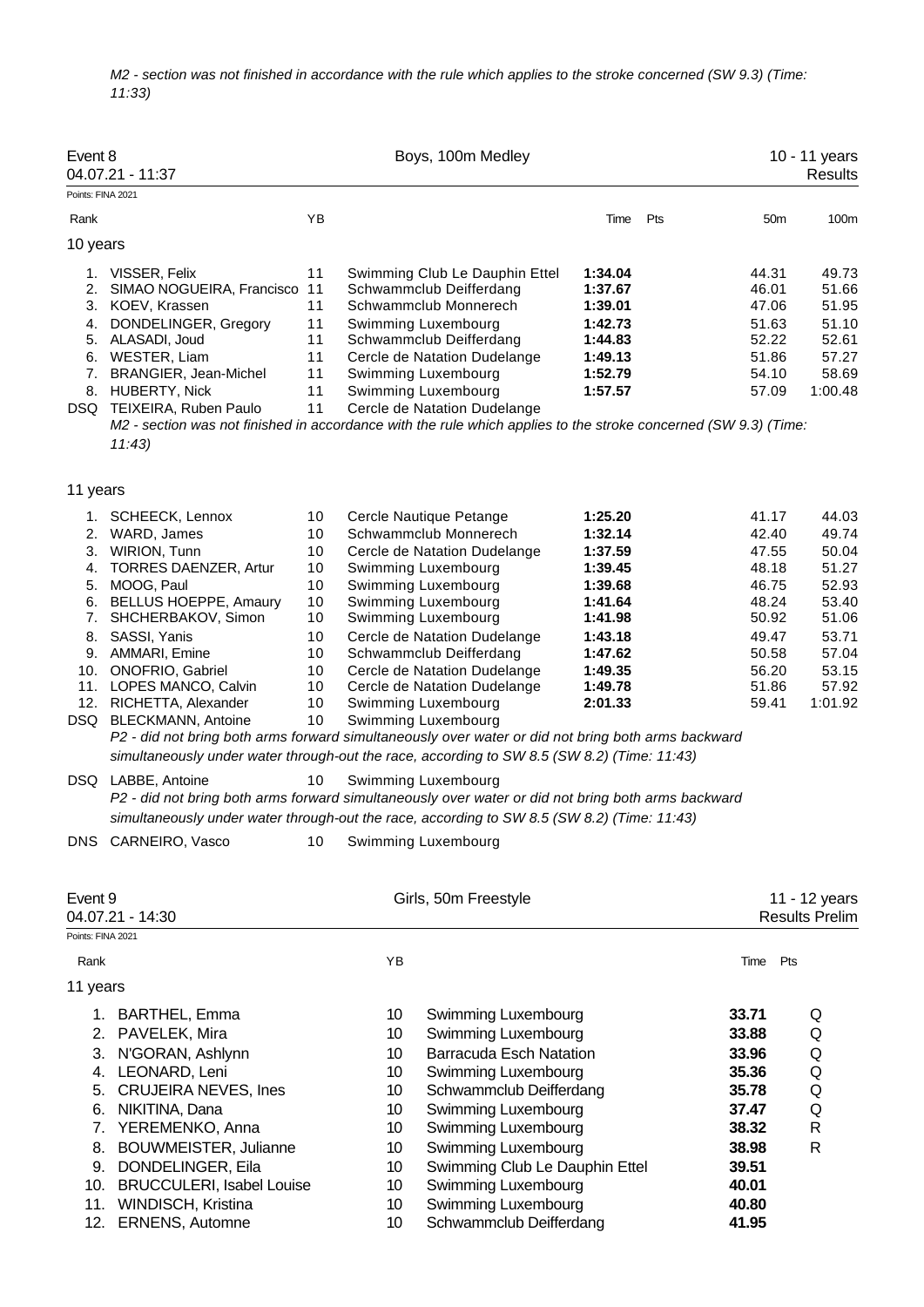## Event 9, Girls, 50m Freestyle, Prelim, 11 years

| Rank     |                                 | YB |                                | Time  | Pts          |
|----------|---------------------------------|----|--------------------------------|-------|--------------|
| 13.      | <b>FUNCK, Martine</b>           | 10 | Swimming Luxembourg            | 42.27 |              |
|          | 14. SIERRA FERRUZ, Andrea       | 10 | Swimming Luxembourg            | 42.73 |              |
|          | 15. KARNIK, Sia                 | 10 | Swimming Luxembourg            | 43.28 |              |
|          | 16. ALBERSMEYER, Neele          | 10 | Swimming Club Le Dauphin Ettel | 43.47 |              |
| 17.      | SABBOURI, Sofia                 | 10 | Swimming Luxembourg            | 43.65 |              |
|          | 18. PESCH, Zoe                  | 10 | Swimming Club Le Dauphin Ettel | 44.25 |              |
|          | 19. PEIFFER TROJANOWSKI, Louisa | 10 | Swimming Luxembourg            | 44.33 |              |
|          | 20. HANSEN, Maya                | 10 | <b>Barracuda Esch Natation</b> | 50.16 |              |
| 12 years |                                 |    |                                |       |              |
|          | 1. MILANOVSKA, Maja             | 09 | Swimming Luxembourg            | 31.16 | Q            |
| 2.       | <b>GRUJIC-MARTINS, Teodora</b>  | 09 | Swimming Luxembourg            | 31.26 | Q            |
| 3.       | CONSTANTIN, Sophia              | 09 | Swimming Luxembourg            | 31.32 | Q            |
| 4.       | LAMBIN, Elisa                   | 09 | Schwammclub Deifferdang        | 32.34 | Q            |
| 5.       | SMITH, Josephine                | 09 | Swimming Club Le Dauphin Ettel | 33.48 | Q            |
| 6.       | POELS, Klara-Luisa              | 09 | Swimming Luxembourg            | 34.15 | Q            |
| 7.       | FRADET, Maelle                  | 09 | Schwammclub Deifferdang        | 34.35 | $\mathsf{R}$ |
| 8.       | CISZEK, Alina                   | 09 | Swimming Club Le Dauphin Ettel | 34.91 | $\mathsf{R}$ |
| 9.       | KROMBACH, Eva                   | 09 | Swimming Luxembourg            | 35.38 |              |
| 10.      | <b>BRADTKE, Anais</b>           | 09 | Swimming Luxembourg            | 35.86 |              |
|          | 11. PIACENTINI, Giulia          | 09 | Swimming Luxembourg            | 37.27 |              |
| 12.      | FERNANDES DIAS, Gabriela        | 09 | Cercle de Natation Dudelange   | 38.17 |              |
|          | 13. RANCITELLI, Ayleen          | 09 | Schwammclub Monnerech          | 38.77 |              |
| 14.      | NEUEN, Lexie                    | 09 | Swimming Luxembourg            | 41.01 |              |
|          | 15. PATTEN CANDASAMY, Mythili   | 09 | Swimming Club Le Dauphin Ettel | 41.77 |              |
| 16.      | GIESLER, Lore                   | 09 | Swimming Luxembourg            | 42.15 |              |
|          | 17. VALKOVSZKY, Emese           | 09 | Swimming Luxembourg            | 42.57 |              |
|          | WDR LUETZEN, Laura              | 09 | Swimming Club Le Dauphin Ettel |       |              |

|                   | Event 10<br>04.07.21 - 14:45  |    | Boys, 50m Freestyle            | 12 - 13 years<br><b>Results Prelim</b> |     |  |  |  |
|-------------------|-------------------------------|----|--------------------------------|----------------------------------------|-----|--|--|--|
| Points: FINA 2021 |                               |    |                                |                                        |     |  |  |  |
| Rank              |                               | YB |                                | Time                                   | Pts |  |  |  |
| 12 years          |                               |    |                                |                                        |     |  |  |  |
|                   | 1. VALENTINI, Stefano         | 09 | Schwammclub Monnerech          | 30.59                                  | Q   |  |  |  |
| 2.                | RUIZ, Jacobo                  | 09 | Schwammclub Monnerech          | 31.95                                  | Q   |  |  |  |
| 3.                | THILL, Hugo                   | 09 | Schwammclub Deifferdang        | 32.13                                  | Q   |  |  |  |
| 4.                | KIDD, Alexander               | 09 | Swimming Luxembourg            | 32.35                                  | Q   |  |  |  |
| 5.                | REINESCH, Inaki               | 09 | Schwammclub Deifferdang        | 32.42                                  | Q   |  |  |  |
| 6.                | REDING, Deyan                 | 09 | Swimming Luxembourg            | 32.70                                  | Q   |  |  |  |
| 7.                | OESCH, Noah                   | 09 | Schwammclub Monnerech          | 34.35                                  | R   |  |  |  |
| 8.                | FABER, Max                    | 09 | Schwammclub Monnerech          | 35.10                                  | R   |  |  |  |
| 9.                | RUIZ AGUILAR, Francisco       | 09 | Schwammclub Monnerech          | 35.20                                  |     |  |  |  |
| 10.               | <b>BEHLIL, Alp</b>            | 09 | Swimming Luxembourg            | 35.21                                  |     |  |  |  |
| 11.               | BARANCZYK, Leon               | 09 | Swimming Luxembourg            | 35.87                                  |     |  |  |  |
| 12.               | CHAMONARD, Thomas             | 09 | Swimming Luxembourg            | 36.11                                  |     |  |  |  |
| 13.               | NIKOLOV, Alexandre            | 09 | <b>Barracuda Esch Natation</b> | 37.20                                  |     |  |  |  |
| 14.               | FALTZ, Aleksandar             | 09 | Swimming Club Le Dauphin Ettel | 39.30                                  |     |  |  |  |
| 15.               | <b>TROIA REVERTE, Giacomo</b> | 09 | Swimming Luxembourg            | 39.98                                  |     |  |  |  |
| 16.               | CRAENEN, Loic                 | 09 | Swimming Luxembourg            | 40.93                                  |     |  |  |  |
| 17.               | BRANGIER, Jean-Remi           | 09 | Swimming Luxembourg            | 41.78                                  |     |  |  |  |
| DSQ               | SAOUDAOUI, Akram              | 09 | Cercle Nautique Petange        |                                        |     |  |  |  |

*G2 - Starting before the starting signal (SW 4.4) (Time: 14:46)*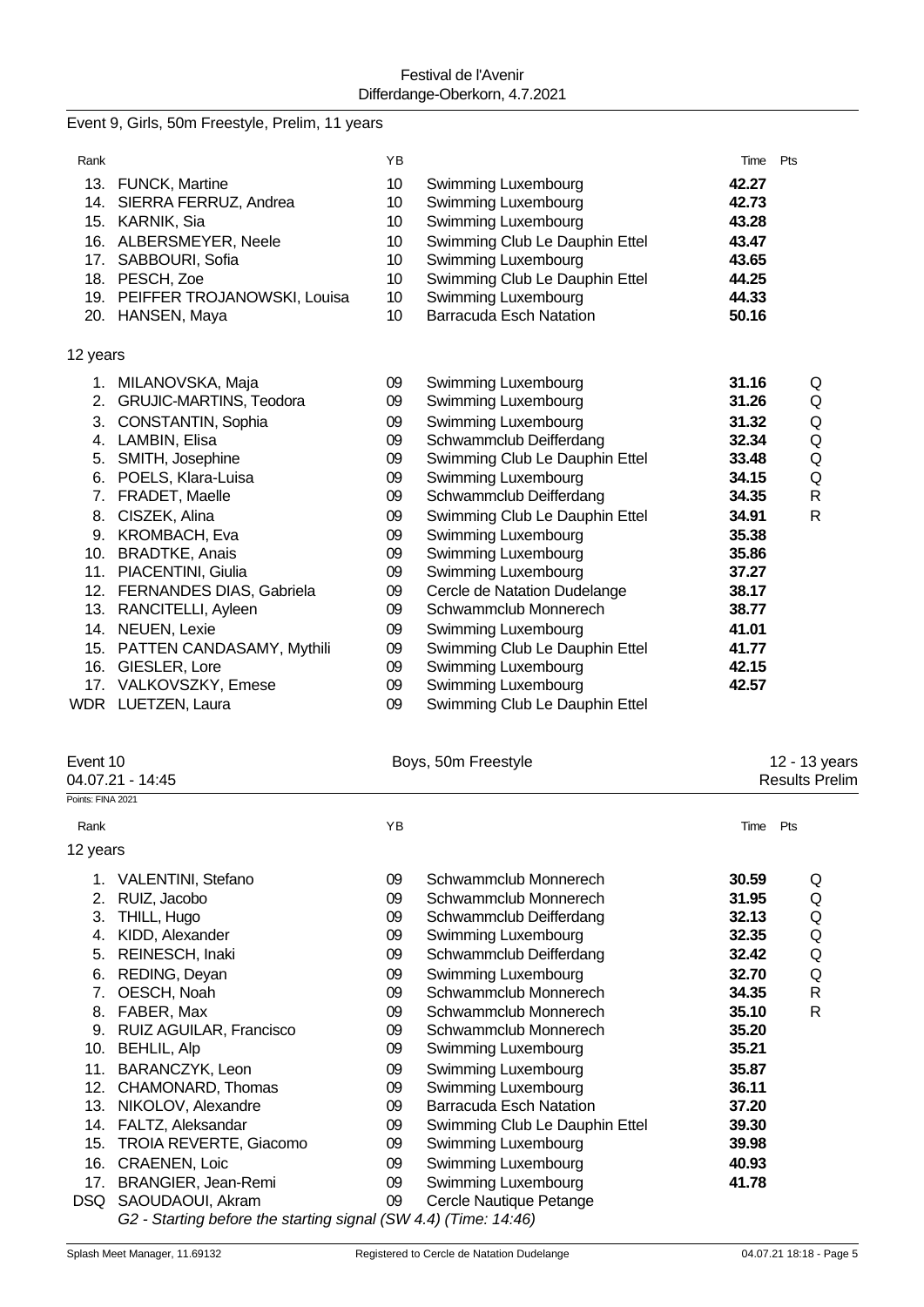# Event 10, Boys, 50m Freestyle, Prelim

### 13 years

|     | VISSER, Mats            | 08 | Swimming Club Le Dauphin Ettel | 28.53 | Q            |
|-----|-------------------------|----|--------------------------------|-------|--------------|
| 2.  | KUNEN, Fynn             | 08 | Swimming Luxembourg            | 28.81 | Q            |
| 3.  | ORTIZ BOGDANOV, Pablo   | 08 | Swimming Luxembourg            | 29.37 | Q            |
| 4.  | <b>KROMBACH, Alex</b>   | 08 | Swimming Luxembourg            | 29.94 | Q            |
| 5.  | VIGUIER, Evan           | 08 | Swimming Luxembourg            | 30.19 | Q            |
| 6.  | <b>METZLER, Charles</b> | 08 | Swimming Luxembourg            | 30.40 | Q            |
|     | ANISKO, Leonard         | 08 | Cercle Nautique Petange        | 31.12 | $\mathsf{R}$ |
| 8.  | STAICU, David-Andrei    | 08 | Swimming Club Le Dauphin Ettel | 31.45 | R            |
| 9.  | SAMMARCO, Andrea        | 08 | Swimming Luxembourg            | 32.52 |              |
| 10. | <b>SABBOURI, Mathis</b> | 08 | Swimming Luxembourg            | 32.61 |              |
| 11. | <b>KRIES, Leo</b>       | 08 | Swimming Luxembourg            | 32.66 |              |
| 12. | MIASIK-LEGRAND, Gabriel | 08 | Schwammclub Monnerech          | 33.22 |              |
| 13. | MOOG, Jules             | 08 | Swimming Luxembourg            | 33.74 |              |
| 14. | NAVA, Alessio           | 08 | Swimming Luxembourg            | 34.47 |              |
| 15. | DEHALLEUX, Lukas        | 08 | Schwammclub Deifferdang        | 34.49 |              |
| 16. | MACLEAR, James          | 08 | Swimming Luxembourg            | 36.76 |              |
| 17. | SIEDLECKI, Michal       | 08 | Swimming Luxembourg            | 36.87 |              |
|     |                         |    |                                |       |              |

| Event 11          | Girls, 50m Butterfly | 11 - 12 years         |
|-------------------|----------------------|-----------------------|
| 04.07.21 - 15:00  |                      | <b>Results Prelim</b> |
| Points: FINA 2021 |                      |                       |

| Rank     |                                                                 | YB              |                                | Time  | Pts          |
|----------|-----------------------------------------------------------------|-----------------|--------------------------------|-------|--------------|
| 11 years |                                                                 |                 |                                |       |              |
| 1.       | <b>BARTHEL, Emma</b>                                            | 10              | Swimming Luxembourg            | 38.41 | Q            |
| 2.       | N'GORAN, Ashlynn                                                | 10              | <b>Barracuda Esch Natation</b> | 39.62 | Q            |
| 3.       | LEONARD, Leni                                                   | 10              | Swimming Luxembourg            | 41.78 | Q            |
| 4.       | PAVELEK, Mira                                                   | 10              | Swimming Luxembourg            | 44.36 | Q            |
| 5.       | CRUJEIRA NEVES, Ines                                            | 10              | Schwammclub Deifferdang        | 44.57 | Q            |
| 6.       | YEREMENKO, Anna                                                 | 10              | Swimming Luxembourg            | 44.60 | Q            |
| 7.       | NIKITINA, Dana                                                  | 10              | Swimming Luxembourg            | 47.12 | $\mathsf{R}$ |
| 8.       | DONDELINGER, Eila                                               | 10              | Swimming Club Le Dauphin Ettel | 47.97 | $\mathsf{R}$ |
| 9.       | BOUWMEISTER, Julianne                                           | 10              | Swimming Luxembourg            | 48.66 |              |
|          | 10. BRUCCULERI, Isabel Louise                                   | 10              | Swimming Luxembourg            | 49.48 |              |
| 11.      | SABBOURI, Sofia                                                 | 10              | Swimming Luxembourg            | 50.29 |              |
| 12.      | SIERRA FERRUZ, Andrea                                           | 10              | Swimming Luxembourg            | 51.24 |              |
| 13.      | <b>FUNCK, Martine</b>                                           | 10              | Swimming Luxembourg            | 52.54 |              |
| 14.      | WINDISCH, Kristina                                              | 10              | Swimming Luxembourg            | 54.57 |              |
| 15.      | PESCH, Zoe                                                      | 10              | Swimming Club Le Dauphin Ettel | 55.75 |              |
| 16.      | ALBERSMEYER, Neele                                              | 10 <sup>°</sup> | Swimming Club Le Dauphin Ettel | 56.06 |              |
| 17.      | <b>ERNENS, Automne</b>                                          | 10 <sup>°</sup> | Schwammclub Deifferdang        | 56.37 |              |
| DSQ.     | PEIFFER TROJANOWSKI, Louisa                                     | 10              | Swimming Luxembourg            |       |              |
|          | G2 - Starting before the starting signal (SW 4.4) (Time: 15:07) |                 |                                |       |              |
|          | DSQ KARNIK, Sia                                                 | 10              | Swimming Luxembourg            |       |              |
|          | P4 - breaststroke kicking movement (SW 8.3) (Time: 15:07)       |                 |                                |       |              |
|          |                                                                 |                 |                                |       |              |
|          |                                                                 |                 |                                |       |              |

## 12 years

| 1. GRUJIC-MARTINS, Teodora | 09 | Swimming Luxembourg            | 34.64 | Q |
|----------------------------|----|--------------------------------|-------|---|
| 2. MILANOVSKA, Maja        | 09 | Swimming Luxembourg            | 36.14 | Q |
| 3. CONSTANTIN, Sophia      | 09 | Swimming Luxembourg            | 36.26 | Q |
| 4. LAMBIN, Elisa           | 09 | Schwammclub Deifferdang        | 39.13 | Q |
| 5. SMITH, Josephine        | 09 | Swimming Club Le Dauphin Ettel | 39.40 | Q |
| 6. KROMBACH, Eva           | 09 | Swimming Luxembourg            | 39.52 | Q |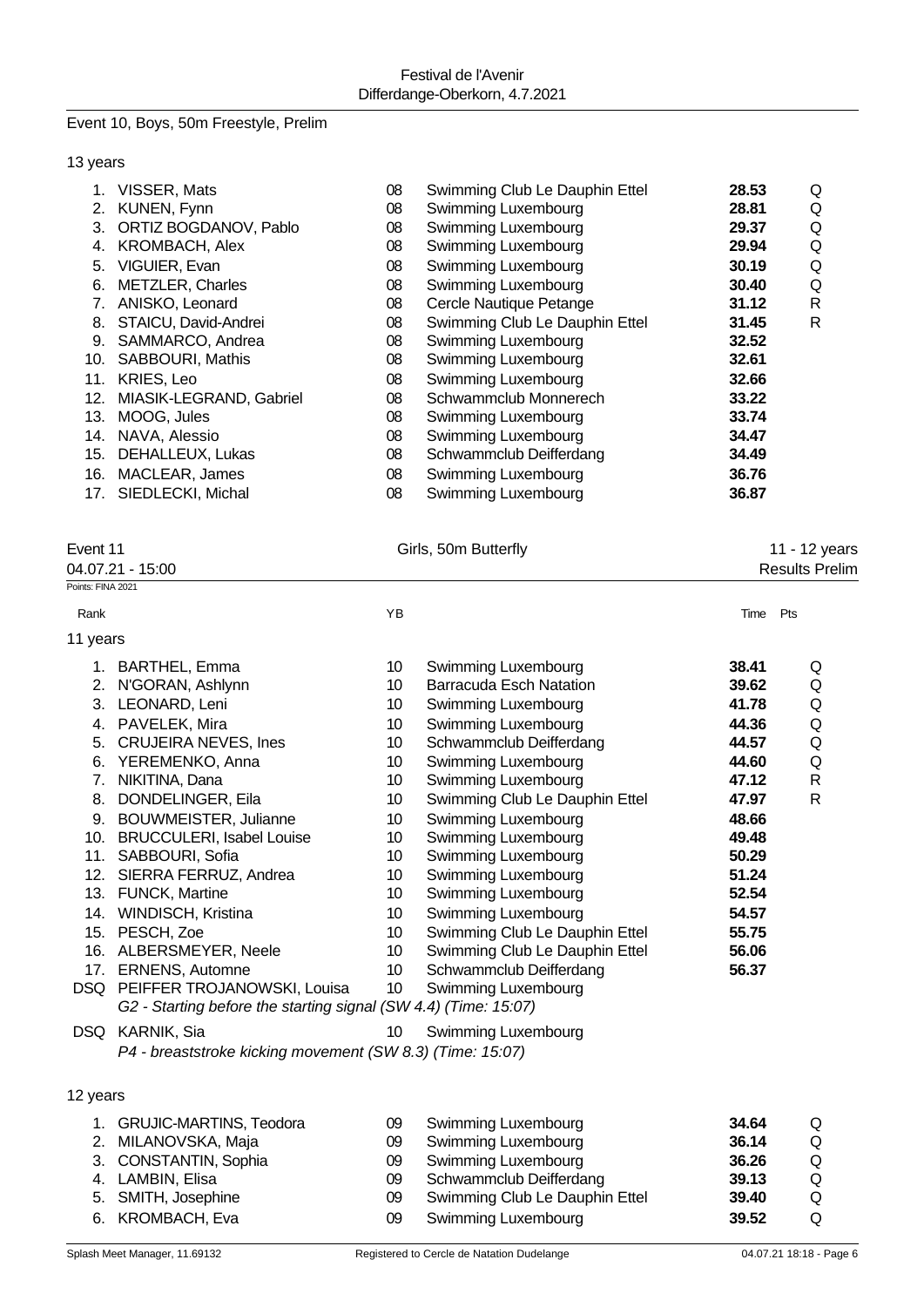| Event 11, Girls, 50m Butterfly, Prelim, 12 years |  |  |  |  |  |  |
|--------------------------------------------------|--|--|--|--|--|--|
|--------------------------------------------------|--|--|--|--|--|--|

| Rank              |                                                                 | ΥB       |                                                                                                               | Time Pts       |                       |
|-------------------|-----------------------------------------------------------------|----------|---------------------------------------------------------------------------------------------------------------|----------------|-----------------------|
|                   | 7. POELS, Klara-Luisa                                           | 09       | Swimming Luxembourg                                                                                           | 40.28          | R                     |
|                   | 8. FRADET, Maelle                                               | 09       | Schwammclub Deifferdang                                                                                       | 42.70          | R                     |
|                   | 9. CISZEK, Alina                                                | 09       | Swimming Club Le Dauphin Ettel                                                                                | 44.04          |                       |
|                   | 10. BRADTKE, Anais                                              | 09       | Swimming Luxembourg                                                                                           | 46.64          |                       |
|                   | 11. PIACENTINI, Giulia                                          | 09       | Swimming Luxembourg                                                                                           | 46.73          |                       |
|                   | 12. PATTEN CANDASAMY, Mythili                                   | 09       | Swimming Club Le Dauphin Ettel                                                                                | 51.66          |                       |
|                   | 13. FERNANDES DIAS, Gabriela                                    | 09       | Cercle de Natation Dudelange                                                                                  | 51.84          |                       |
|                   | 14. RANCITELLI, Ayleen                                          | 09       | Schwammclub Monnerech                                                                                         | 52.26          |                       |
|                   | 15. VALKOVSZKY, Emese                                           | 09       | Swimming Luxembourg                                                                                           | 53.28          |                       |
|                   | 16. GIESLER, Lore                                               | 09       | Swimming Luxembourg                                                                                           | 55.82          |                       |
|                   | DSQ NEUEN, Lexie                                                | 09       | Swimming Luxembourg                                                                                           |                |                       |
|                   | 15:07                                                           |          | P5 - did not touch the wall with both hands simultaneously and separated at the turn / finish (SW 8.4) (Time: |                |                       |
|                   | WDR LUETZEN, Laura                                              | 09       | Swimming Club Le Dauphin Ettel                                                                                |                |                       |
| Event 12          |                                                                 |          | Boys, 50m Butterfly                                                                                           |                | 12 - 13 years         |
|                   | 04.07.21 - 15:15                                                |          |                                                                                                               |                | <b>Results Prelim</b> |
| Points: FINA 2021 |                                                                 |          |                                                                                                               |                |                       |
| Rank              |                                                                 | YB       |                                                                                                               | Time Pts       |                       |
| 12 years          |                                                                 |          |                                                                                                               |                |                       |
|                   | 1. RUIZ, Jacobo                                                 | 09       | Schwammclub Monnerech                                                                                         | 35.71          | Q                     |
|                   | 2. REINESCH, Inaki                                              | 09       | Schwammclub Deifferdang                                                                                       | 36.42          | Q                     |
|                   | 3. THILL, Hugo                                                  | 09       | Schwammclub Deifferdang                                                                                       | 36.50          | Q                     |
|                   | 4. VALENTINI, Stefano                                           | 09       | Schwammclub Monnerech                                                                                         | 36.88          | Q                     |
|                   | 5. KIDD, Alexander                                              | 09       | Swimming Luxembourg                                                                                           | 38.36          | Q                     |
|                   | 6. REDING, Deyan                                                | 09       | Swimming Luxembourg                                                                                           | 38.66          | Q                     |
| 7.                | OESCH, Noah                                                     | 09       | Schwammclub Monnerech                                                                                         | 41.84          | R                     |
| 8.                | SAOUDAOUI, Akram                                                | 09       | Cercle Nautique Petange                                                                                       | 41.97          | R                     |
|                   | 9. BEHLIL, Alp                                                  | 09       | Swimming Luxembourg                                                                                           | 44.54          |                       |
|                   | 10. FALTZ, Aleksandar                                           | 09       | Swimming Club Le Dauphin Ettel                                                                                | 45.56          |                       |
|                   | 11. RUIZ AGUILAR, Francisco                                     | 09       | Schwammclub Monnerech                                                                                         | 45.95          |                       |
|                   | 12. FABER, Max                                                  | 09       | Schwammclub Monnerech                                                                                         | 46.88          |                       |
|                   | 13. NIKOLOV, Alexandre<br>14. BRANGIER, Jean-Remi               | 09       | <b>Barracuda Esch Natation</b>                                                                                | 47.35<br>48.49 |                       |
|                   | 15. CRAENEN, Loic                                               | 09<br>09 | Swimming Luxembourg<br>Swimming Luxembourg                                                                    | 54.54          |                       |
|                   | 16. CHAMONARD, Thomas                                           | 09       | Swimming Luxembourg                                                                                           | 55.32          |                       |
|                   | 17. TROIA REVERTE, Giacomo                                      | 09       | Swimming Luxembourg                                                                                           | 56.47          |                       |
|                   | DSQ BARANCZYK, Leon                                             | 09       | Swimming Luxembourg                                                                                           |                |                       |
|                   | G2 - Starting before the starting signal (SW 4.4) (Time: 15:18) |          |                                                                                                               |                |                       |
| 13 years          |                                                                 |          |                                                                                                               |                |                       |
|                   | 1. KUNEN, Fynn                                                  | 08       | Swimming Luxembourg                                                                                           | 31.86          | Q                     |
|                   | 2. VISSER, Mats                                                 | 08       | Swimming Club Le Dauphin Ettel                                                                                | 32.56          | Q                     |
|                   | 3. KROMBACH, Alex                                               | 08       | Swimming Luxembourg                                                                                           | 33.56          | Q                     |
|                   | 4. ANISKO, Leonard                                              | 08       | Cercle Nautique Petange                                                                                       | 34.02          | Q                     |
|                   | 5. VIGUIER, Evan                                                | 08       | Swimming Luxembourg                                                                                           | 34.45          | Q                     |
| 6.                | <b>METZLER, Charles</b>                                         | 08       | Swimming Luxembourg                                                                                           | 36.28          | Q                     |
|                   | 7. KRIES, Leo                                                   | 08       | Swimming Luxembourg                                                                                           | 36.85          | R                     |
|                   | 8. STAICU, David-Andrei                                         | 08       | Swimming Club Le Dauphin Ettel                                                                                | 38.42          | R                     |
|                   | 9. SABBOURI, Mathis                                             | 08       | Swimming Luxembourg                                                                                           | 38.90          |                       |
|                   | 10. SAMMARCO, Andrea                                            | 08       | Swimming Luxembourg                                                                                           | 38.96          |                       |
|                   | 11. MIASIK-LEGRAND, Gabriel                                     | 08       | Schwammclub Monnerech                                                                                         | 41.16          |                       |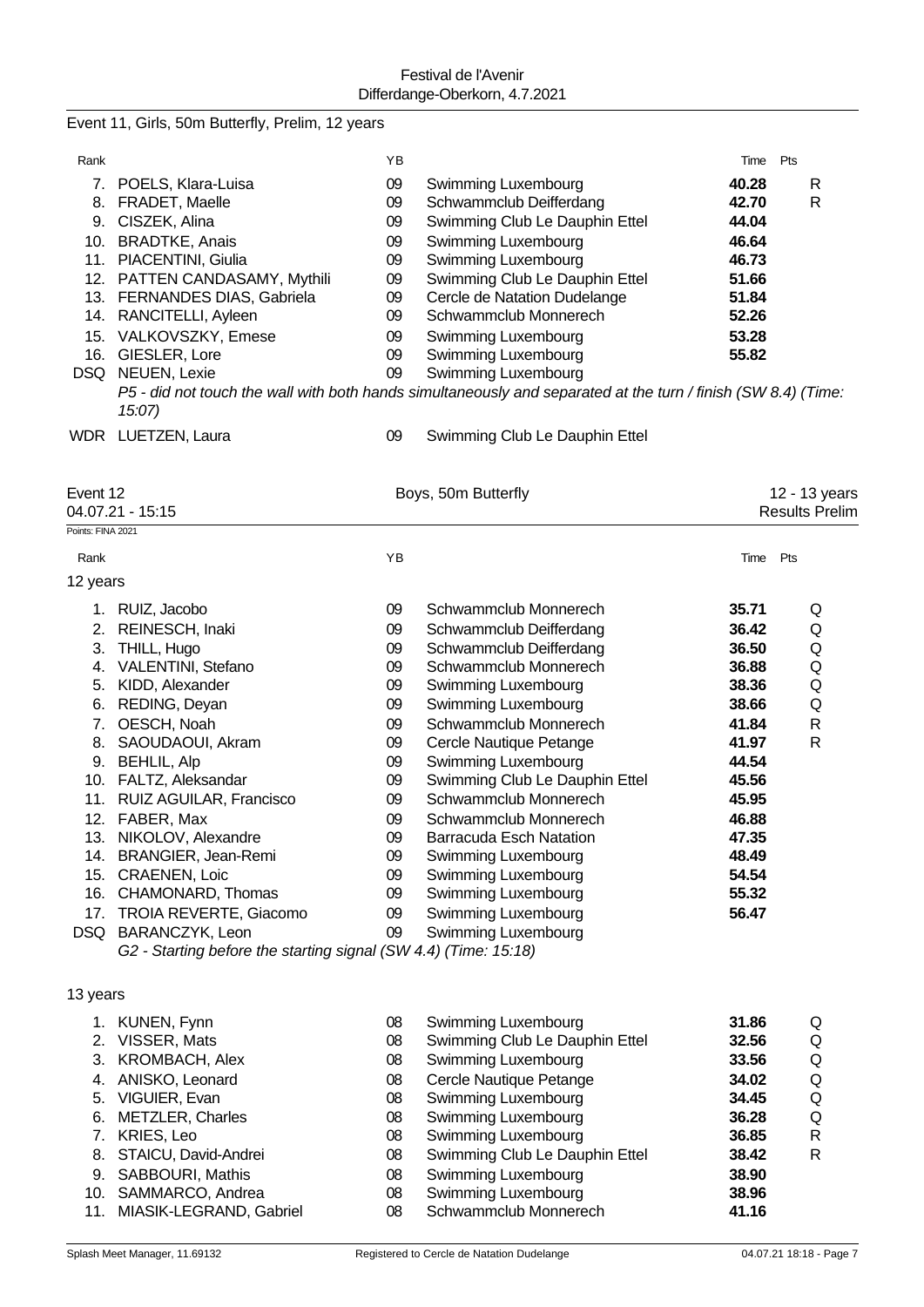|                   | Event 12, Boys, 50m Butterfly, Prelim, 13 years                                                                                                           |                |                |                                |                       |                |                                                                                          |                |                |                          |                |                          |
|-------------------|-----------------------------------------------------------------------------------------------------------------------------------------------------------|----------------|----------------|--------------------------------|-----------------------|----------------|------------------------------------------------------------------------------------------|----------------|----------------|--------------------------|----------------|--------------------------|
| Rank              |                                                                                                                                                           |                |                | ΥB                             |                       |                |                                                                                          |                |                | Time                     | Pts            |                          |
| 12.               | MOOG, Jules<br>13. SIEDLECKI, Michal<br>14. NAVA, Alessio<br>DSQ ORTIZ BOGDANOV, Pablo<br>G2 - Starting before the starting signal (SW 4.4) (Time: 15:27) |                |                | 08<br>08<br>08<br>08           |                       |                | Swimming Luxembourg<br>Swimming Luxembourg<br>Swimming Luxembourg<br>Swimming Luxembourg |                |                | 42.29<br>42.90<br>45.96  |                |                          |
|                   | DSQ DEHALLEUX, Lukas<br>P5 - did not touch the wall with both hands simultaneously and separated at the turn / finish (SW 8.4) (Time:<br>15:27            |                |                | 08                             |                       |                | Schwammclub Deifferdang                                                                  |                |                |                          |                |                          |
| Event 13          | 04.07.21 - 15:30                                                                                                                                          |                |                |                                | Girls, 400m Freestyle |                |                                                                                          |                |                |                          |                | 11 - 12 years<br>Results |
| Points: FINA 2021 |                                                                                                                                                           |                |                |                                |                       |                |                                                                                          |                |                |                          |                |                          |
| Rank<br>11 years  |                                                                                                                                                           |                |                | YB                             |                       |                |                                                                                          |                |                | Time                     | Pts            |                          |
| 1.                | <b>BARTHEL, Emma</b>                                                                                                                                      |                |                | 10                             |                       |                | Swimming Luxembourg                                                                      |                |                | 5:28.11                  |                |                          |
|                   | 37.91<br>50 <sub>m</sub> :<br>100m: 1:19.99                                                                                                               | 37.91<br>42.08 | 150m:<br>200m: | 2:02.75<br>2:45.39             | 42.76<br>42.64        | 250m:<br>300m: | 3:27.68<br>4:08.22                                                                       | 42.29<br>40.54 | 350m:<br>400m: | 4:48.06<br>5:28.11       | 39.84<br>40.05 |                          |
|                   | 2. PAVELEK, Mira                                                                                                                                          |                |                | 10                             |                       |                | Swimming Luxembourg                                                                      |                |                | 5:43.90                  |                |                          |
|                   | 50m:<br>37.97                                                                                                                                             | 37.97          | 150m:          | 2:05.30                        | 43.62                 | 250m:          | 3:34.55                                                                                  | 45.03          | 350m:          | 5:02.43                  | 43.62          |                          |
|                   | 100m: 1:21.68                                                                                                                                             | 43.71          | 200m:          | 2:49.52                        | 44.22                 | 300m:          | 4:18.81                                                                                  | 44.26          | 400m:          | 5:43.90                  | 41.47          |                          |
|                   | 3. LEONARD, Leni                                                                                                                                          |                |                | 10                             |                       |                | Swimming Luxembourg                                                                      |                |                | 5:50.99                  |                |                          |
|                   | 50m:<br>38.89<br>100m:<br>1:22.02                                                                                                                         | 38.89<br>43.13 | 150m:<br>200m: | 2:07.75<br>2:53.19             | 45.73<br>45.44        | 250m:<br>300m: | 3:38.55<br>4:23.37                                                                       | 45.36<br>44.82 | 350m:<br>400m: | 5:08.53<br>5:50.99       | 45.16<br>42.46 |                          |
| 4.                | <b>CRUJEIRA NEVES, Ines</b>                                                                                                                               |                |                | 10                             |                       |                | Schwammclub Deifferdang                                                                  |                |                | 6:15.03                  |                |                          |
|                   | 50m:<br>43.11                                                                                                                                             | 43.11          | 150m:          | 2:19.37                        | 48.13                 | 250m:          | 3:53.68                                                                                  | 48.42          | 350m:          | 5:30.76                  | 47.84          |                          |
|                   | 100m:<br>1:31.24                                                                                                                                          | 48.13          | 200m:          | 3:05.26                        | 45.89                 | 300m:          | 4:42.92                                                                                  | 49.24          | 400m:          | 6:15.03                  | 44.27          |                          |
| 5.                | NIKITINA, Dana                                                                                                                                            |                |                | 10                             |                       |                | Swimming Luxembourg                                                                      |                |                | 6:17.72                  |                |                          |
|                   | 50m:<br>40.79                                                                                                                                             | 40.79          | 150m:          | 2:16.10                        | 48.17                 | 250m:          | 3:53.29                                                                                  | 48.50          | 350m:          | 5:30.84                  | 48.67          |                          |
|                   | 100m: 1:27.93                                                                                                                                             | 47.14          | 200m:          | 3:04.79                        | 48.69                 | 300m:          | 4:42.17                                                                                  | 48.88          | 400m:          | 6:17.72                  | 46.88          |                          |
| 6.                | <b>BOUWMEISTER, Julianne</b>                                                                                                                              |                |                | 10                             |                       |                | Swimming Luxembourg                                                                      |                |                | 6:20.26                  |                |                          |
|                   | 43.20<br>50m:<br>100m: 1:32.26                                                                                                                            | 43.20<br>49.06 |                | 150m: 2:20.54<br>200m: 3:09.41 | 48.28<br>48.87        | 300m:          | 250m: 3:58.41<br>4:41.29                                                                 | 49.00<br>42.88 | 400m:          | 350m: 5:26.84<br>6:20.26 | 45.55<br>53.42 |                          |
|                   |                                                                                                                                                           |                |                |                                |                       |                |                                                                                          |                |                |                          |                |                          |
|                   | 7. N'GORAN, Ashlynn<br>50m:<br>40.74                                                                                                                      | 40.74          |                | 10<br>150m: 2:17.43            | 49.38                 |                | Barracuda Esch Natation<br>250m: 3:57.76                                                 |                |                | 6:29.49<br>350m: 5:39.10 | 51.47          |                          |
|                   | 100m: 1:28.05                                                                                                                                             | 47.31          |                | 200m: 3:07.29                  | 49.86                 |                | 300m: 4:47.63                                                                            | 50.47<br>49.87 | 400m:          | 6:29.49                  | 50.39          |                          |
|                   | 8. DONDELINGER, Eila                                                                                                                                      |                |                | 10                             |                       |                | Swimming Club Le Dauphin Ettel                                                           |                |                | 6:46.61                  |                |                          |
|                   | 50m:<br>44.82                                                                                                                                             | 44.82          |                | 150m: 2:27.56                  | 51.74                 |                | 250m: 4:11.79                                                                            | 52.62          |                | 350m: 5:58.68            | 53.79          |                          |
|                   | 100m: 1:35.82                                                                                                                                             | 51.00          |                | 200m: 3:19.17                  | 51.61                 |                | 300m: 5:04.89                                                                            | 53.10          |                | 400m: 6:46.61            | 47.93          |                          |
|                   | 9. YEREMENKO, Anna                                                                                                                                        |                |                | 10                             |                       |                | Swimming Luxembourg                                                                      |                |                | 6:48.08                  |                |                          |
|                   | 50m:<br>45.05                                                                                                                                             | 45.05          |                | 150m: 2:29.83                  | 52.38                 |                | 250m: 4:15.20                                                                            | 51.71          | 350m:          | 5:58.91                  | 50.94          |                          |
|                   | 100m: 1:37.45                                                                                                                                             | 52.40          |                | 200m: 3:23.49                  | 53.66                 |                | 300m: 5:07.97                                                                            | 52.77          |                | 400m: 6:48.08            | 49.17          |                          |
|                   | 10. FUNCK, Martine                                                                                                                                        |                |                | 10                             |                       |                | <b>Swimming Luxembourg</b>                                                               |                |                | 7:04.06                  |                |                          |
|                   | 47.78<br>50m:<br>100m: 1:41.91                                                                                                                            | 47.78<br>54.13 |                | 150m: 2:37.10<br>200m: 3:31.98 | 55.19<br>54.88        |                | 250m: 4:26.90<br>300m: 5:21.25                                                           | 54.92<br>54.35 | 400m:          | 350m: 6:14.44<br>7:04.06 | 53.19<br>49.62 |                          |
|                   |                                                                                                                                                           |                |                |                                |                       |                |                                                                                          |                |                |                          |                |                          |
|                   | 11. BRUCCULERI, Isabel Louise                                                                                                                             |                |                | 10                             |                       |                | <b>Swimming Luxembourg</b>                                                               |                |                | 7:15.61                  |                |                          |
|                   | 48.81<br>50m:<br>100m: 1:44.61                                                                                                                            | 48.81<br>55.80 |                | 150m: 2:41.62<br>200m: 3:38.41 | 57.01<br>56.79        |                | 250m: 4:34.54<br>300m: 5:31.11                                                           | 56.13<br>56.57 | 400m:          | 350m: 6:26.38<br>7:15.61 | 55.27<br>49.23 |                          |
|                   |                                                                                                                                                           |                |                |                                |                       |                |                                                                                          |                |                |                          |                |                          |
|                   | 12. WINDISCH, Kristina<br>46.99<br>50m:                                                                                                                   | 46.99          |                | 10<br>150m: 2:39.41            | 57.15                 |                | Swimming Luxembourg<br>250m: 4:32.17                                                     | 55.48          | 350m:          | 7:19.06<br>6:25.82       | 55.36          |                          |
|                   | 100m: 1:42.26                                                                                                                                             | 55.27          |                | 200m: 3:36.69                  | 57.28                 |                | 300m: 5:30.46                                                                            | 58.29          |                | 400m: 7:19.06            | 53.24          |                          |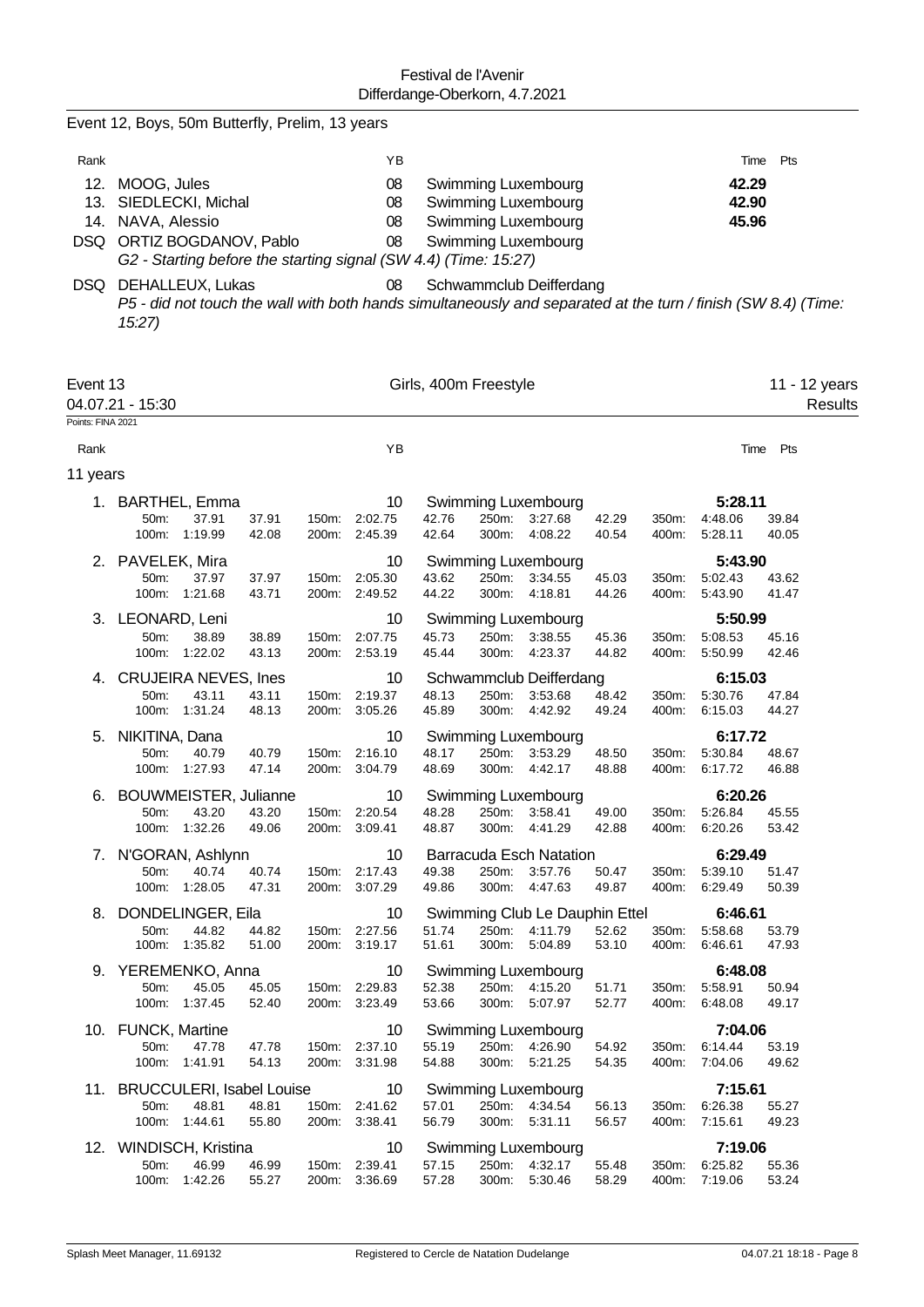|          | Event 13, Girls, 400m Freestyle, 11 years                           |                                  |                                |                    |                                              |                                                                      |                |                                  |                  |
|----------|---------------------------------------------------------------------|----------------------------------|--------------------------------|--------------------|----------------------------------------------|----------------------------------------------------------------------|----------------|----------------------------------|------------------|
| Rank     |                                                                     |                                  | YB                             |                    |                                              |                                                                      |                | Time                             | Pts              |
| 13.      | KARNIK, Sia<br>50m:<br>47.66<br>100m:<br>1:45.78                    | 47.66<br>150m:<br>58.12<br>200m: | 10<br>2:44.55<br>3:43.95       | 58.77<br>59.40     | Swimming Luxembourg<br>250m:<br>300m:        | 4:43.29<br>59.34<br>5:44.09<br>1:00.80                               | 350m:<br>400m: | 7:39.81<br>6:44.24<br>7:39.81    | 1:00.15<br>55.57 |
| 14.      | SABBOURI, Sofia<br>48.33<br>50m:<br>100m:<br>1:46.41                | 48.33<br>150m:<br>58.08<br>200m: | 10<br>2:46.06<br>3:45.98       | 59.65<br>59.92     | <b>Swimming Luxembourg</b><br>250m:<br>300m: | 4:46.84 1:00.86<br>5:48.36<br>1:01.52                                | 350m:<br>400m: | 7:44.75<br>6:43.34<br>7:44.75    | 54.98<br>1:01.41 |
| 15.      | ERNENS, Automne<br>50m:<br>48.52<br>1:48.06<br>100m:                | 48.52<br>150m:<br>59.54<br>200m: | 10<br>2:51.74<br>3:55.76       | 1:03.68<br>1:04.02 | Schwammclub Deifferdang<br>250m:<br>300m:    | 4:59.15<br>1:03.39<br>6:01.24<br>1:02.09                             | 350m:<br>400m: | 7:47.69<br>6:56.98<br>7:47.69    | 55.74<br>50.71   |
| 12 years |                                                                     |                                  |                                |                    |                                              |                                                                      |                |                                  |                  |
| 1.       | <b>GRUJIC-MARTINS, Teodora</b><br>36.11<br>50m:<br>1:16.38<br>100m: | 36.11<br>150m:<br>40.27<br>200m: | 09<br>1:56.61<br>2:36.96       | 40.23<br>40.35     | Swimming Luxembourg<br>250m:<br>300m:        | 3:17.53<br>40.57<br>3:58.42<br>40.89                                 | 350m:<br>400m: | 5:17.44<br>4:38.75<br>5:17.44    | 40.33<br>38.69   |
| 2.       | MILANOVSKA, Maja                                                    |                                  | 09                             |                    | <b>Swimming Luxembourg</b>                   |                                                                      |                | 5:27.78                          |                  |
|          | 50m:<br>34.28<br>100m:<br>1:14.83                                   | 34.28<br>150m:<br>40.55<br>200m: | 1:56.85<br>2:39.38             | 42.02<br>42.53     | 250m:<br>300m:                               | 3:22.38<br>43.00<br>4:05.03<br>42.65                                 | 350m:<br>400m: | 4:46.98<br>5:27.78               | 41.95<br>40.80   |
| 3.       | LAMBIN, Elisa                                                       |                                  | 09                             |                    | Schwammclub Deifferdang                      |                                                                      |                | 5:30.52                          |                  |
|          | 37.07<br>50m:<br>100m:<br>1:18.40                                   | 150m:<br>37.07<br>41.33<br>200m: | 2:00.33<br>2:41.98             | 41.93<br>41.65     | 250m:<br>300m:                               | 3:23.74<br>41.76<br>4:06.09<br>42.35                                 | 350m:<br>400m: | 4:49.06<br>5:30.52               | 42.97<br>41.46   |
| 4.       | CONSTANTIN, Sophia                                                  |                                  | 09                             |                    | Swimming Luxembourg                          |                                                                      |                | 5:37.04                          |                  |
|          | 50m:<br>36.51<br>1:17.69<br>100m:                                   | 36.51<br>150m:<br>41.18<br>200m: | 2:01.12<br>2:45.04             | 43.43<br>43.92     | 250m:<br>300m:                               | 3:27.97<br>42.93<br>43.40<br>4:11.37                                 | 350m:<br>400m: | 4:54.67<br>5:37.04               | 43.30<br>42.37   |
| 5.       | PIACENTINI, Giulia                                                  |                                  | 09                             |                    | Swimming Luxembourg                          |                                                                      |                | 5:59.58                          |                  |
|          | 42.91<br>50m:<br>100m:<br>1:29.31                                   | 42.91<br>150m:<br>46.40<br>200m: | 2:15.30<br>3:01.65             | 45.99<br>46.35     | 250m:<br>300m:                               | 3:45.77<br>44.12<br>4:31.98<br>46.21                                 | 350m:<br>400m: | 5:17.10<br>5:59.58               | 45.12<br>42.48   |
| 6.       | FRADET, Maelle                                                      |                                  | 09                             |                    | Schwammclub Deifferdang                      |                                                                      |                | 6:04.69                          |                  |
|          | 50m:<br>38.80<br>1:22.64<br>100m:                                   | 38.80<br>150m:<br>43.84<br>200m: | 2:08.02<br>2:53.16             | 45.38<br>45.14     | 250m:<br>300m:                               | 45.42<br>3:38.58<br>4:25.04<br>46.46                                 | 350m:<br>400m: | 5:10.69<br>6.04.69               | 45.65<br>54.00   |
| 7.       | KROMBACH, Eva                                                       |                                  | 09                             |                    | Swimming Luxembourg                          |                                                                      |                | 6:09.74                          |                  |
|          | 40.75<br>50m:<br>1.27.51<br>100m:                                   | 40.75<br>150m:<br>46.76<br>200m: | 2:15.22<br>3:03.09             | 47.71<br>47.87     | 250m:<br>300m:                               | 3:51.01<br>47.92<br>4:38.50<br>47.49                                 | 350m:<br>400m: | 5:26.54<br>6:09.74               | 48.04<br>43.20   |
|          | 8. CISZEK, Alina                                                    |                                  | 09                             |                    |                                              | Swimming Club Le Dauphin Ettel                                       |                | 6:18.75                          |                  |
|          | 50m:<br>41.65<br>100m: 1:31.30                                      | 41.65<br>49.65                   | 150m: 2:21.36<br>200m: 3:10.36 | 50.06<br>49.00     | 250m: 3:58.64<br>300m:                       | 48.28<br>4:46.23<br>47.59                                            | 350m:<br>400m: | 5:35.91<br>6:18.75               | 49.68<br>42.84   |
| 9.       | <b>BRADTKE, Anais</b>                                               |                                  | 09                             |                    | Swimming Luxembourg                          |                                                                      |                | 6:28.44                          |                  |
|          | 50m:<br>41.28<br>100m: 1:28.47                                      | 41.28<br>150m:<br>47.19          | 2:17.94<br>200m: 3:07.93       | 49.47<br>49.99     | 250m: 3:57.61<br>300m:                       | 49.68<br>4:48.08<br>50.47                                            | 350m:<br>400m: | 5:40.60<br>6:28.44               | 52.52<br>47.84   |
|          | 10. FERNANDES DIAS, Gabriela                                        |                                  | 09                             |                    |                                              | Cercle de Natation Dudelange                                         |                | 6:49.94                          |                  |
|          | 50m:<br>46.73<br>100m: 1:38.98                                      | 46.73<br>150m:<br>52.25<br>200m: | 2:32.59<br>3:25.88             | 53.61<br>53.29     | 250m:<br>300m:                               | 4:19.06<br>53.18<br>5:10.76<br>51.70                                 | 350m:<br>400m: | 6:03.37<br>6:49.94               | 52.61<br>46.57   |
|          | 11. RANCITELLI, Ayleen                                              |                                  | 09                             |                    | Schwammclub Monnerech                        |                                                                      |                | 6:54.65                          |                  |
|          | 50m:<br>47.64<br>100m:<br>1:41.41                                   | 47.64<br>53.77                   | 150m: 2:36.20<br>200m: 3:29.40 | 54.79<br>53.20     | 250m:<br>300m:                               | 4:19.49<br>50.09<br>5:12.84<br>53.35                                 | 350m:<br>400m: | 6:08.11<br>6:54.65               | 55.27<br>46.54   |
|          | 12. PATTEN CANDASAMY, Mythili                                       |                                  | 09                             |                    |                                              | Swimming Club Le Dauphin Ettel                                       |                | 7:06.46                          |                  |
|          | 47.77<br>50m:<br>100m: 1:42.80                                      | 47.77<br>55.03                   | 150m: 2:36.80<br>200m: 3:32.15 | 54.00<br>55.35     | 250m: 4:28.36<br>300m:<br>5:22.43            | 56.21<br>54.07                                                       | 350m:<br>400m: | 6:15.85<br>7:06.46               | 53.42<br>50.61   |
|          | 13. GIESLER, Lore                                                   |                                  | 09                             |                    | <b>Swimming Luxembourg</b>                   |                                                                      |                | 7:19.85                          |                  |
|          | 50m:<br>48.85<br>100m: 1:44.89                                      | 48.85<br>150m:<br>56.04          | 2:40.97<br>200m: 3:38.88       | 56.08<br>57.91     | 250m:<br>300m: 5:31.40                       | 4:34.92<br>56.04<br>56.48                                            | 350m:<br>400m: | 6:27.42<br>7:19.85               | 56.02<br>52.43   |
|          | 14. VALKOVSZKY, Emese                                               |                                  | 09                             |                    | Swimming Luxembourg                          |                                                                      |                | 8:17.53                          |                  |
|          | 50m:<br>52.43<br>100m: 1:54.35 1:01.92                              | 52.43                            | 150m: 2:59.50                  | 1:05.15            |                                              | 250m: 5:10.64 1:06.24<br>200m: 4:04.40 1:04.90 300m: 6:15.89 1:05.25 | 350m:          | 7:19.65 1:03.76<br>400m: 8:17.53 | 57.88            |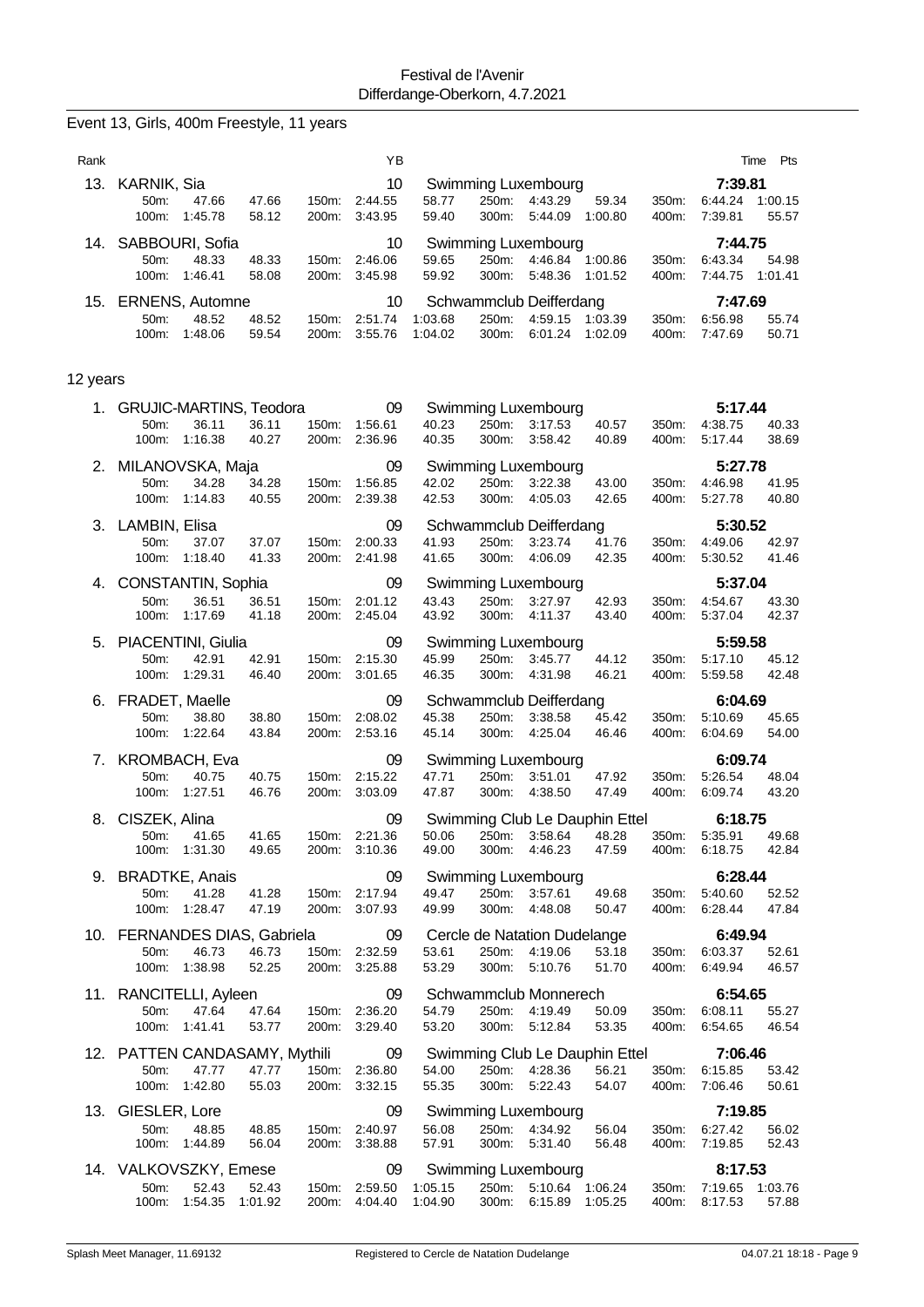|                   | Event 13, Girls, 400m Freestyle, 12 years   |                |                |                                |                      |                |                                                                  |                |                |                                |                          |  |
|-------------------|---------------------------------------------|----------------|----------------|--------------------------------|----------------------|----------------|------------------------------------------------------------------|----------------|----------------|--------------------------------|--------------------------|--|
| Rank              |                                             |                |                | ΥB                             |                      |                |                                                                  |                |                |                                | Pts<br>Time              |  |
|                   | DNS SMITH, Josephine<br>WDR LUETZEN, Laura  |                |                | 09<br>09                       |                      |                | Swimming Club Le Dauphin Ettel<br>Swimming Club Le Dauphin Ettel |                |                |                                |                          |  |
| Event 14          | 04.07.21 - 16:10                            |                |                |                                | Boys, 400m Freestyle |                |                                                                  |                |                |                                | 12 - 13 years<br>Results |  |
| Points: FINA 2021 |                                             |                |                |                                |                      |                |                                                                  |                |                |                                |                          |  |
| Rank              |                                             |                |                | ΥB                             |                      |                |                                                                  |                |                |                                | Time<br>Pts              |  |
| 12 years          |                                             |                |                |                                |                      |                |                                                                  |                |                |                                |                          |  |
| 1.                | <b>VALENTINI, Stefano</b>                   |                |                | 09                             |                      |                | Schwammclub Monnerech                                            |                |                | 5:20.18                        |                          |  |
|                   | 35.31<br>50m:<br>100m:<br>1:15.90           | 35.31<br>40.59 | 150m:          | 1:57.06<br>200m: 2:37.65       | 41.16<br>40.59       | 250m:<br>300m: | 3:19.40<br>4:00.43                                               | 41.75<br>41.03 | 350m:<br>400m: | 4:42.04<br>5:20.18             | 41.61<br>38.14           |  |
|                   | 2. RUIZ, Jacobo                             |                |                | 09                             |                      |                | Schwammclub Monnerech                                            |                |                | 5:29.35                        |                          |  |
|                   | 50m:<br>35.20<br>100m:<br>1:17.79           | 35.20<br>42.59 | 150m:          | 2:01.04<br>200m: 2:44.01       | 43.25<br>42.97       | 250m:<br>300m: | 3:26.88<br>4:09.82                                               | 42.87<br>42.94 | 350m:<br>400m: | 4:51.58<br>5:29.35             | 41.76<br>37.77           |  |
|                   | 3. REINESCH, Inaki                          |                |                | 09                             |                      |                | Schwammclub Deifferdang                                          |                |                | 5:32.68                        |                          |  |
|                   | 50m:<br>36.39<br>1:18.46<br>100m:           | 36.39<br>42.07 | 150m:<br>200m: | 2:03.05<br>2:45.75             | 44.59<br>42.70       | 250m:<br>300m: | 3:27.82<br>4:09.97                                               | 42.07<br>42.15 | 350m:<br>400m: | 4:52.42<br>5:32.68             | 42.45<br>40.26           |  |
|                   |                                             |                |                |                                |                      |                |                                                                  |                |                |                                |                          |  |
| 4.                | THILL, Hugo<br>50m:<br>36.35                |                |                | 09<br>2:02.13                  | 43.58                | 250m:          | Schwammclub Deifferdang<br>3:27.31                               |                |                | 5:32.85                        | 40.29                    |  |
|                   | 100m:<br>1:18.55                            | 36.35<br>42.20 | 150m:<br>200m: | 2:45.24                        | 43.11                | 300m:          | 4:09.16                                                          | 42.07<br>41.85 | 350m:<br>400m: | 4:49.45<br>5:32.85             | 43.40                    |  |
|                   | 5. KIDD, Alexander                          |                |                | 09                             |                      |                | Swimming Luxembourg                                              |                |                | 5:35.85                        |                          |  |
|                   | 50m:<br>36.99                               | 36.99          | 150m:          | 2:01.30                        | 42.75                | 250m:          | 3:29.25                                                          | 43.84          | 350m:          | 4:55.76                        | 42.84                    |  |
|                   | 100m: 1:18.55                               | 41.56          |                | 200m: 2:45.41                  | 44.11                | 300m:          | 4:12.92                                                          | 43.67          | 400m:          | 5:35.85                        | 40.09                    |  |
|                   | 6. REDING, Deyan                            |                |                | 09                             |                      |                | Swimming Luxembourg                                              |                |                | 5:40.60                        |                          |  |
|                   | 37.92<br>50m:<br>100m: 1:19.73              | 37.92<br>41.81 | 150m:          | 2:03.31<br>200m: 2:47.07       | 43.58<br>43.76       | 250m:<br>300m: | 3:30.03<br>4:14.23                                               | 42.96<br>44.20 | 350m:<br>400m: | 4:57.98<br>5:40.60             | 43.75<br>42.62           |  |
|                   |                                             |                |                |                                |                      |                |                                                                  |                |                |                                |                          |  |
|                   | 7. RUIZ AGUILAR, Francisco<br>50m:<br>40.93 | 40.93          | 150m:          | 09<br>2:14.81                  | 47.71                | 250m:          | Schwammclub Monnerech<br>3:49.52                                 |                |                | 6:11.42<br>5:24.22             |                          |  |
|                   | 1:27.10<br>100m:                            | 46.17          | 200m:          | 3:01.96                        | 47.15                | 300m:          | 4:37.57                                                          | 47.56<br>48.05 | 350m:<br>400m: | 6:11.42                        | 46.65<br>47.20           |  |
|                   | 8. FABER, Max                               |                |                | 09                             |                      |                | Schwammclub Monnerech                                            |                |                | 6:12.50                        |                          |  |
|                   | 50m: 41.31                                  | 41.31          |                | 150m: 2:17.46                  | 47.47                |                | 250m: 3:52.51                                                    | 47.15          | 350m:          | 5:26.48                        | 46.45                    |  |
|                   | 100m: 1:29.99                               | 48.68          |                | 200m: 3:05.36                  | 47.90                |                | 300m: 4:40.03                                                    | 47.52          |                | 400m: 6:12.50                  | 46.02                    |  |
|                   | 9. OESCH, Noah                              |                |                | 09                             |                      |                | Schwammclub Monnerech                                            |                |                | 6:16.90                        |                          |  |
|                   | 50m:<br>41.59<br>100m: 1:28.92              | 41.59<br>47.33 |                | 150m: 2:17.06<br>200m: 3:05.32 | 48.14<br>48.26       |                | 250m: 3:52.89<br>300m: 4:39.74                                   | 47.57<br>46.85 |                | 350m: 5:25.05<br>400m: 6:16.90 | 45.31<br>51.85           |  |
|                   |                                             |                |                |                                |                      |                |                                                                  |                |                |                                |                          |  |
|                   | 10. BEHLIL, Alp<br>50m:<br>39.93            | 39.93          |                | 09<br>150m: 2:14.98            | 49.00                |                | Swimming Luxembourg<br>250m: 3:55.13                             | 51.11          |                | 6:21.58<br>350m: 5:37.03       | 51.87                    |  |
|                   | 100m: 1:25.98                               | 46.05          |                | 200m: 3:04.02                  | 49.04                |                | 300m: 4:45.16                                                    | 50.03          |                | 400m: 6:21.58                  | 44.55                    |  |
|                   | 11. TROIA REVERTE, Giacomo                  |                |                | $\sim$ 09                      |                      |                | Swimming Luxembourg                                              |                |                | 6:32.75                        |                          |  |
|                   | 50m:<br>43.14                               | 43.14          |                | 150m: 2:21.01                  | 49.23                |                | 250m: 4:01.16                                                    | 50.01          |                | 350m: 5:43.14                  | 50.73                    |  |
|                   | 100m: 1:31.78                               | 48.64          |                | 200m: 3:11.15                  | 50.14                |                | 300m: 4:52.41                                                    | 51.25          |                | 400m: 6:32.75                  | 49.61                    |  |
|                   | 12. BARANCZYK, Leon                         |                |                | 09                             |                      |                | Swimming Luxembourg                                              |                |                | 6:52.99                        |                          |  |
|                   | 47.54<br>50m:                               | 47.54          |                | 150m: 2:32.70                  | 52.68                |                | 250m: 4:17.51                                                    | 52.56          |                | 350m: 6:04.66                  | 53.97                    |  |
|                   | 100m: 1:40.02                               | 52.48          |                | 200m: 3:24.95                  | 52.25                |                | 300m: 5:10.69                                                    | 53.18          |                | 400m: 6:52.99                  | 48.33                    |  |
|                   | 13. NIKOLOV, Alexandre                      |                |                | 09                             |                      |                | Barracuda Esch Natation                                          |                |                | 6:54.41                        |                          |  |
|                   | 50m:<br>42.70<br>100m: 1:35.95              | 42.70<br>53.25 |                | 150m: 2:30.87<br>200m: 3:23.30 | 54.92<br>52.43       |                | 250m: 4:16.59<br>300m: 5:12.29                                   | 53.29<br>55.70 |                | 350m: 6:07.55<br>400m: 6:54.41 | 55.26<br>46.86           |  |
|                   | 14. CHAMONARD, Thomas                       |                |                | 09                             |                      |                | Swimming Luxembourg                                              |                |                | 7:01.59                        |                          |  |
|                   | 50m:<br>44.14                               | 44.14          |                | 150m: 2:29.33                  | 54.32                |                | 250m: 4:18.75                                                    | 54.87          |                | 350m: 6:08.77                  | 54.21                    |  |
|                   | 100m: 1:35.01                               | 50.87          |                | 200m: 3:23.88                  | 54.55                |                | 300m: 5:14.56                                                    | 55.81          | 400m:          | 7:01.59                        | 52.82                    |  |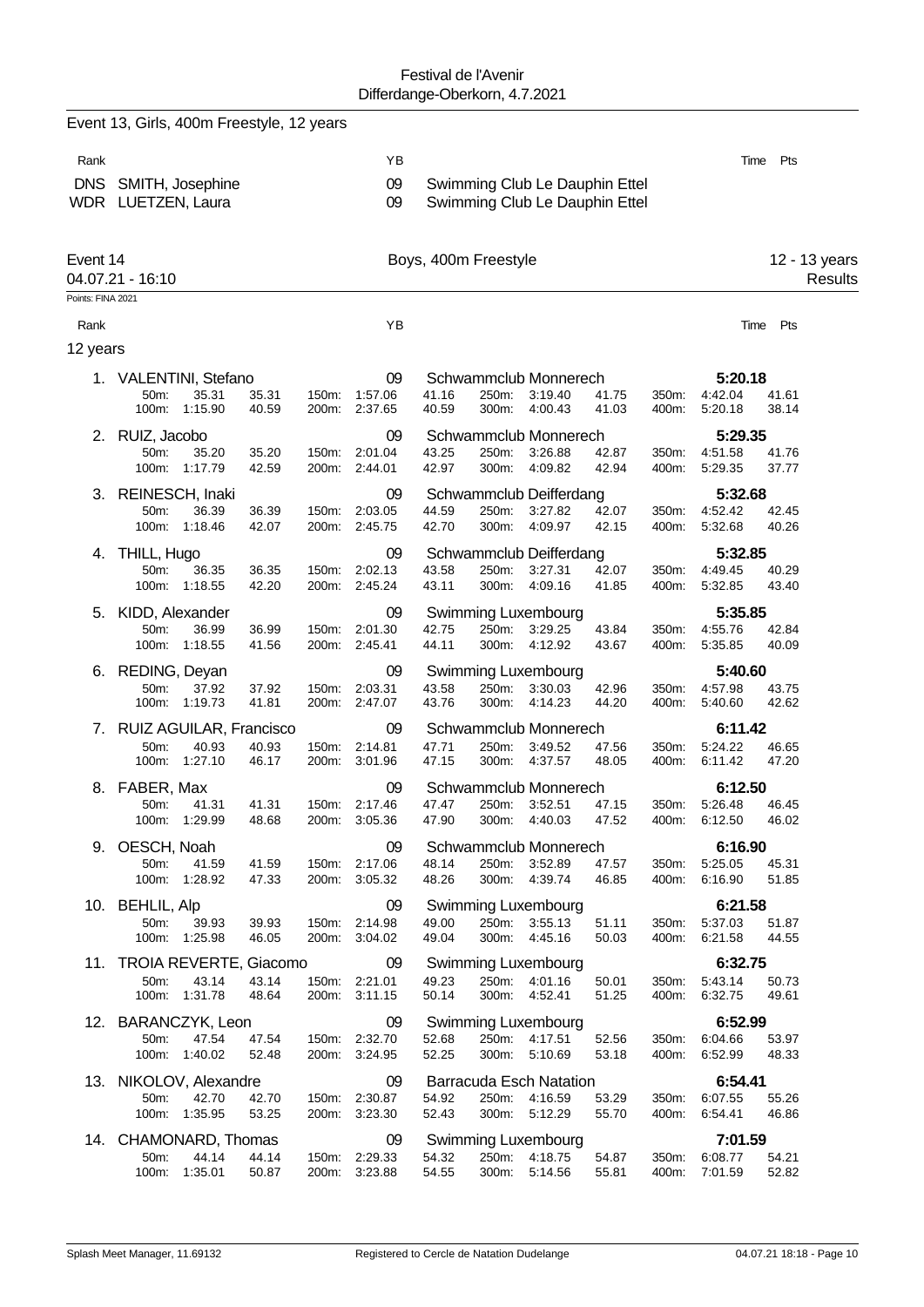|          | Event 14, Boys, 400m Freestyle, 12 years                   |                |                |                                      |                |                |                                                      |                |                |                               |                |
|----------|------------------------------------------------------------|----------------|----------------|--------------------------------------|----------------|----------------|------------------------------------------------------|----------------|----------------|-------------------------------|----------------|
| Rank     |                                                            |                |                | YB                                   |                |                |                                                      |                |                | Time                          | Pts            |
| 15.      | FALTZ, Aleksandar<br>47.58<br>50m:<br>100m:<br>1:43.00     | 47.58<br>55.42 | 150m:<br>200m: | 09<br>2:38.41<br>3:33.47             | 55.41<br>55.06 | 250m:<br>300m: | Swimming Club Le Dauphin Ettel<br>4:28.73<br>5:24.40 | 55.26<br>55.67 | 350m:<br>400m: | 7:04.52<br>6:17.72<br>7:04.52 | 53.32<br>46.80 |
| 16.      | BRANGIER, Jean-Remi<br>49.50<br>50m:<br>100m:<br>1:44.58   | 49.50<br>55.08 | 150m:<br>200m: | 09<br>2:39.22<br>3:35.45             | 54.64<br>56.23 | 250m:<br>300m: | Swimming Luxembourg<br>4:30.67<br>5:26.53            | 55.22<br>55.86 | 350m:<br>400m: | 7:09.61<br>6:20.88<br>7:09.61 | 54.35<br>48.73 |
| 17.      | <b>CRAENEN, Loic</b><br>50m:<br>45.33<br>1:40.75<br>100m:  | 45.33<br>55.42 | 150m:<br>200m: | 09<br>2:39.34<br>3:37.05             | 58.59<br>57.71 | 250m:<br>300m: | Swimming Luxembourg<br>4:35.71<br>5:33.41            | 58.66<br>57.70 | 350m:<br>400m: | 7:29.26<br>6:32.16<br>7:29.26 | 58.75<br>57.10 |
| 13 years |                                                            |                |                |                                      |                |                |                                                      |                |                |                               |                |
|          | 1. KUNEN, Fynn<br>32.89<br>50m:<br>100m:<br>1:10.04        | 32.89<br>37.15 | 150m:<br>200m: | 08<br>1:48.65<br>2:27.64             | 38.61<br>38.99 | 250m:<br>300m: | Swimming Luxembourg<br>3:06.34<br>3:45.81            | 38.70<br>39.47 | 350m:<br>400m: | 4:58.20<br>4:24.46<br>4:58.20 | 38.65<br>33.74 |
|          | 2. VIGUIER, Evan<br>50m:<br>34.81<br>100m:<br>1:12.87      | 34.81<br>38.06 | 150m:<br>200m: | 08<br>1:51.22<br>2:29.64             | 38.35<br>38.42 | 250m:<br>300m: | Swimming Luxembourg<br>3:08.20<br>3:46.34            | 38.56<br>38.14 | 350m:<br>400m: | 4:59.98<br>4:23.97<br>4:59.98 | 37.63<br>36.01 |
| 3.       | VISSER, Mats<br>50m:<br>33.61<br>100m:<br>1:13.00          | 33.61<br>39.39 | 150m:<br>200m: | 08<br>1:51.24<br>2:29.99             | 38.24<br>38.75 | 250m:<br>300m: | Swimming Club Le Dauphin Ettel<br>3:08.97<br>3:47.33 | 38.98<br>38.36 | 350m:<br>400m: | 5:02.17<br>4:25.53<br>5:02.17 | 38.20<br>36.64 |
| 4.       | ANISKO, Leonard<br>50m:<br>35.38<br>1:16.93<br>100m:       | 35.38<br>41.55 | 150m:<br>200m: | 08<br>1:57.63<br>2:38.12             | 40.70<br>40.49 | 250m:<br>300m: | Cercle Nautique Petange<br>3:18.51<br>3:59.02        | 40.39<br>40.51 | 350m:<br>400m: | 5:16.00<br>4:38.68<br>5:16.00 | 39.66<br>37.32 |
| 5.       | ORTIZ BOGDANOV, Pablo<br>33.44<br>50m:<br>1:11.13<br>100m: | 33.44<br>37.69 | 150m:<br>200m: | 08<br>1:51.10<br>2:31.92             | 39.97<br>40.82 | 250m:<br>300m: | Swimming Luxembourg<br>3:13.73<br>3:55.49            | 41.81<br>41.76 | 350m:<br>400m: | 5:17.36<br>4:36.74<br>5:17.36 | 41.25<br>40.62 |
| 6.       | METZLER, Charles<br>37.62<br>50m:<br>100m:<br>1:18.89      | 37.62<br>41.27 | 150m:<br>200m: | 08<br>2:00.83<br>2:42.83             | 41.94<br>42.00 | 250m:<br>300m: | Swimming Luxembourg<br>3:23.71<br>4:05.42            | 40.88<br>41.71 | 350m:<br>400m: | 5:23.92<br>4:45.45<br>5:23.92 | 40.03<br>38.47 |
| 7.       | <b>KROMBACH, Alex</b><br>35.21<br>50m:<br>1:15.80<br>100m: | 35.21<br>40.59 | 150m:<br>200m: | 08<br>1:57.86<br>2:40.29             | 42.06<br>42.43 | 250m:<br>300m: | Swimming Luxembourg<br>3:22.80<br>4:05.16            | 42.51<br>42.36 | 350m:<br>400m: | 5:29.47<br>4:47.82<br>5:29.47 | 42.66<br>41.65 |
|          | 8. SAMMARCO, Andrea<br>50m:<br>37.27<br>1:20.19<br>100m:   | 37.27<br>42.92 |                | 08<br>150m: 2:03.84<br>200m: 2:46.13 | 43.65<br>42.29 | 300m:          | Swimming Luxembourg<br>250m: 3:29.80<br>4:12.22      | 43.67<br>42.42 | 350m:<br>400m: | 5:34.93<br>4:54.87<br>5:34.93 | 42.65<br>40.06 |
| 9.       | KRIES, Leo<br>50m:<br>37.18<br>100m:<br>1:18.90            | 37.18<br>41.72 | 150m:          | 08<br>2:01.60<br>200m: 2:44.63       | 42.70<br>43.03 | 300m:          | Swimming Luxembourg<br>250m: 3:27.83<br>4:11.31      | 43.20<br>43.48 | 350m:<br>400m: | 5:35.61<br>4:54.60<br>5:35.61 | 43.29<br>41.01 |
|          | 10. MOOG, Jules<br>50m:<br>37.70<br>1:22.42<br>100m:       | 37.70<br>44.72 | 150m:          | 08<br>2:07.58<br>200m: 2:53.15       | 45.16<br>45.57 | 250m:<br>300m: | Swimming Luxembourg<br>3:38.65<br>4:24.55            | 45.50<br>45.90 | 350m:<br>400m: | 5:53.21<br>5:09.25<br>5:53.21 | 44.70<br>43.96 |
|          | 11. MACLEAR, James<br>50m:<br>39.88<br>1:24.96<br>100m:    | 39.88<br>45.08 |                | 08<br>150m: 2:10.08<br>200m: 2:55.21 | 45.12<br>45.13 | 250m:<br>300m: | Swimming Luxembourg<br>3:40.95<br>4:26.87            | 45.74<br>45.92 | 350m:<br>400m: | 5:55.02<br>5:11.65<br>5:55.02 | 44.78<br>43.37 |
|          | 12. DEHALLEUX, Lukas<br>38.49<br>50m:<br>100m: 1:23.97     | 38.49<br>45.48 |                | 08<br>150m: 2:10.86<br>200m: 2:58.39 | 46.89<br>47.53 | 250m:<br>300m: | Schwammclub Deifferdang<br>3:45.22<br>4:31.17        | 46.83<br>45.95 | 350m:<br>400m: | 5:59.23<br>5:17.36<br>5.59.23 | 46.19<br>41.87 |
|          | 13. STAICU, David-Andrei<br>39.25<br>50m:<br>100m: 1:23.63 | 39.25<br>44.38 | 150m:          | 08<br>2:09.50<br>200m: 2:55.70       | 45.87<br>46.20 | 250m:<br>300m: | Swimming Club Le Dauphin Ettel<br>3:41.48<br>4:28.81 | 45.78<br>47.33 | 350m:<br>400m: | 6:01.13<br>5:16.39<br>6:01.13 | 47.58<br>44.74 |
| 14.      | SIEDLECKI, Michal<br>50m:<br>41.11<br>1:28.25<br>100m:     | 41.11<br>47.14 | 150m:<br>200m: | 08<br>2:14.30<br>3:01.94             | 46.05<br>47.64 | 300m:          | Swimming Luxembourg<br>250m: 3:47.30<br>4:34.18      | 45.36<br>46.88 | 350m:<br>400m: | 6:03.49<br>5:20.78<br>6:03.49 | 46.60<br>42.71 |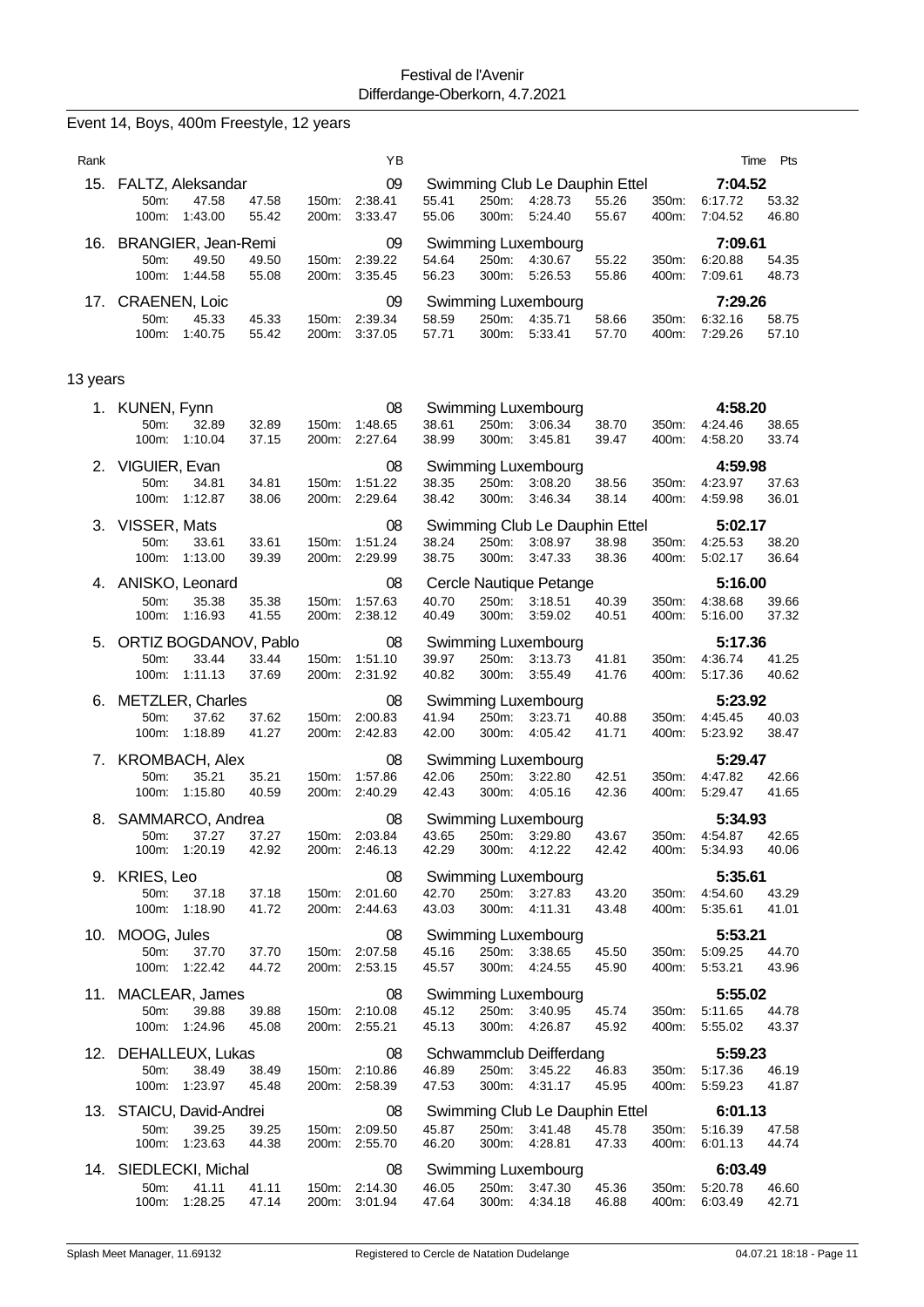|                   | Event 14, Boys, 400m Freestyle, 13 years                                                          |          |         |                                                           |       |                     |                    |       |                    |                  |                    |
|-------------------|---------------------------------------------------------------------------------------------------|----------|---------|-----------------------------------------------------------|-------|---------------------|--------------------|-------|--------------------|------------------|--------------------|
| Rank              |                                                                                                   |          | YB      |                                                           |       |                     |                    |       | Time               | Pts              |                    |
| 15.               | SABBOURI, Mathis                                                                                  |          | 08      |                                                           |       | Swimming Luxembourg |                    |       | 6:16.01            |                  |                    |
|                   | 50m:<br>37.36<br>37.36                                                                            | 150m:    | 2:09.19 | 46.00                                                     | 250m: | 3:46.77             | 48.97              | 350m: | 5:28.27            | 51.04            |                    |
|                   | 100m:<br>1:23.19<br>45.83                                                                         | 200m:    | 2:57.80 | 48.61                                                     | 300m: | 4:37.23             | 50.46              | 400m: | 6.16.01            | 47.74            |                    |
| 16.               | NAVA, Alessio                                                                                     |          | 08      | Swimming Luxembourg                                       |       |                     |                    |       | 6:36.10            |                  |                    |
|                   | 43.21<br>43.21<br>50m:                                                                            | 150m:    | 2:20.63 | 49.46                                                     | 250m: | 4:02.20             | 51.53              | 350m: | 5:46.68            | 52.78            |                    |
|                   | 100m:<br>1:31.17<br>47.96                                                                         | 200m:    | 3:10.67 | 50.04                                                     | 300m: | 4:53.90             | 51.70              | 400m: | 6:36.10            | 49.42            |                    |
|                   |                                                                                                   |          |         |                                                           |       |                     |                    |       |                    |                  |                    |
| 17.               | MIASIK-LEGRAND, Gabriel                                                                           |          | 08      | Schwammclub Monnerech                                     |       |                     |                    |       | 6:36.79            |                  |                    |
|                   | 39.34<br>39.34<br>50m:                                                                            | 150m:    | 2:14.12 | 48.79                                                     | 250m: | 3:55.25<br>4:46.83  | 52.04              | 350m: | 5:42.53<br>6:36.79 | 55.70            |                    |
|                   | 100m:<br>1:25.33<br>45.99                                                                         | 200m:    | 3:03.21 | 49.09                                                     | 300m: |                     | 51.58              | 400m: |                    | 54.26            |                    |
| Event 15          |                                                                                                   |          |         | Girls, 100m Breaststroke                                  |       |                     |                    |       |                    |                  | 11 - 12 years      |
|                   | 04.07.21 - 16:50                                                                                  |          |         |                                                           |       |                     |                    |       |                    |                  | <b>Results</b>     |
| Points: FINA 2021 |                                                                                                   |          |         |                                                           |       |                     |                    |       |                    |                  |                    |
| Rank              |                                                                                                   | YB       |         |                                                           |       |                     | Time               | Pts   |                    | 50m              | 100m               |
| 11 years          |                                                                                                   |          |         |                                                           |       |                     |                    |       |                    |                  |                    |
| 1.                | BARTHEL, Emma                                                                                     | 10       |         | Swimming Luxembourg                                       |       |                     | 1:38.05            |       |                    | 47.81            | 50.24              |
| 2.                | LEONARD, Leni                                                                                     | 10       |         | Swimming Luxembourg                                       |       |                     | 1:40.06            |       |                    | 48.85            | 51.21              |
| 3.                | PAVELEK, Mira                                                                                     | 10       |         | Swimming Luxembourg                                       |       |                     | 1:40.56            |       |                    | 48.60            | 51.96              |
| 4.                | <b>CRUJEIRA NEVES, Ines</b>                                                                       | 10       |         | Schwammclub Deifferdang                                   |       |                     | 1:40.86            |       |                    | 49.11            | 51.75              |
| 5.                | YEREMENKO, Anna                                                                                   | 10       |         | Swimming Luxembourg                                       |       |                     | 1:44.03            |       |                    | 50.56            | 53.47              |
| 6.                | BOUWMEISTER, Julianne                                                                             | 10       |         | Swimming Luxembourg                                       |       |                     | 1:48.30            |       |                    | 52.81            | 55.49              |
| 7.                | N'GORAN, Ashlynn                                                                                  | 10       |         | <b>Barracuda Esch Natation</b>                            |       |                     | 1:51.12            |       |                    | 51.19            | 59.93              |
| 8.                | NIKITINA, Dana                                                                                    | 10       |         | Swimming Luxembourg                                       |       |                     | 1:51.94            |       |                    | 53.35            | 58.59              |
| 9.                | WINDISCH, Kristina                                                                                | 10       |         | Swimming Luxembourg                                       |       |                     | 1:53.73            |       |                    | 53.73            | 1:00.00            |
| 10.               | DONDELINGER, Eila                                                                                 | 10       |         | Swimming Club Le Dauphin Ettel                            |       |                     | 1:58.51            |       |                    | 55.93            | 1:02.58            |
| 11.               | SIERRA FERRUZ, Andrea                                                                             | 10       |         | Swimming Luxembourg                                       |       |                     | 1:58.71            |       |                    | 54.17            | 1:04.54            |
| 12.               | <b>BRUCCULERI, Isabel Louise</b>                                                                  | 10       |         | Swimming Luxembourg                                       |       |                     | 2:00.11            |       |                    | 55.82            | 1:04.29            |
| 13.               | ALBERSMEYER, Neele                                                                                | 10       |         | Swimming Club Le Dauphin Ettel                            |       |                     | 2:00.18            |       |                    | 56.10            | 1:04.08            |
| 14.               | KARNIK, Sia                                                                                       | 10       |         | Swimming Luxembourg                                       |       |                     | 2:00.32            |       |                    | 56.46            | 1:03.86            |
|                   | 15. FUNCK, Martine                                                                                | 10       |         | Swimming Luxembourg                                       |       |                     | 2:00.34            |       |                    | 55.18            | 1:05.16            |
| 16.               | PESCH, Zoe                                                                                        | 10       |         | Swimming Club Le Dauphin Ettel                            |       |                     | 2:01.18            |       |                    | 59.09            | 1:02.09            |
| 17.               | <b>ERNENS, Automne</b><br>18. HANSEN, Maya                                                        | 10<br>10 |         | Schwammclub Deifferdang<br><b>Barracuda Esch Natation</b> |       |                     | 2:03.32<br>2:08.04 |       |                    | 56.77<br>1:01.39 | 1:06.55<br>1:06.65 |
|                   | 19. PEIFFER TROJANOWSKI, Loui10                                                                   |          |         | Swimming Luxembourg                                       |       |                     | 2:10.01            |       |                    | 1:01.22          | 1:08.79            |
|                   | DSQ SABBOURI, Sofia                                                                               | 10       |         | Swimming Luxembourg                                       |       |                     |                    |       |                    |                  |                    |
|                   | B2 - head did not break the surface at the 2nd arm pull after start / turn (SW 7.4) (Time: 17:17) |          |         |                                                           |       |                     |                    |       |                    |                  |                    |
|                   |                                                                                                   |          |         |                                                           |       |                     |                    |       |                    |                  |                    |
| 12 years          |                                                                                                   |          |         |                                                           |       |                     |                    |       |                    |                  |                    |
|                   | 1. GRUJIC-MARTINS, Teodora                                                                        | 09       |         | Swimming Luxembourg                                       |       |                     | 1:29.90            |       |                    | 42.30            | 47.60              |
| 2.                | MILANOVSKA, Maja                                                                                  | 09       |         | Swimming Luxembourg                                       |       |                     | 1:34.22            |       |                    | 44.03            | 50.19              |
| 3.                | LAMBIN, Elisa                                                                                     | 09       |         | Schwammclub Deifferdang                                   |       |                     | 1:34.55            |       |                    | 44.66            | 49.89              |
|                   | 4. FRADET, Maelle                                                                                 | 09       |         | Schwammclub Deifferdang                                   |       |                     | 1:35.38            |       |                    | 45.06            | 50.32              |
| 5.                | KROMBACH, Eva                                                                                     | 09       |         | Swimming Luxembourg                                       |       |                     | 1:38.41            |       |                    | 47.33            | 51.08              |
| 6.                | CONSTANTIN, Sophia                                                                                | 09       |         | Swimming Luxembourg                                       |       |                     | 1:42.51            |       |                    | 48.52            | 53.99              |
| 7.                | <b>BRADTKE, Anais</b>                                                                             | 09       |         | Swimming Luxembourg                                       |       |                     | 1:44.53            |       |                    | 48.77            | 55.76              |
|                   | 8. POELS, Klara-Luisa                                                                             | 09       |         | Swimming Luxembourg                                       |       |                     | 1:45.81            |       |                    | 48.60            | 57.21              |

|     | <b>GRUJIC-MARTINS, Teodora</b>  | 09 | Swimming Luxembourg            | 1:29.90 | 42.30 | 47.60   |
|-----|---------------------------------|----|--------------------------------|---------|-------|---------|
| 2.  | MILANOVSKA, Maja                | 09 | Swimming Luxembourg            | 1:34.22 | 44.03 | 50.19   |
| 3.  | LAMBIN, Elisa                   | 09 | Schwammclub Deifferdang        | 1:34.55 | 44.66 | 49.89   |
| 4.  | FRADET, Maelle                  | 09 | Schwammclub Deifferdang        | 1:35.38 | 45.06 | 50.32   |
| 5.  | <b>KROMBACH, Eva</b>            | 09 | Swimming Luxembourg            | 1:38.41 | 47.33 | 51.08   |
| 6.  | CONSTANTIN, Sophia              | 09 | Swimming Luxembourg            | 1:42.51 | 48.52 | 53.99   |
|     | <b>BRADTKE, Anais</b>           | 09 | Swimming Luxembourg            | 1:44.53 | 48.77 | 55.76   |
| 8.  | POELS, Klara-Luisa              | 09 | Swimming Luxembourg            | 1:45.81 | 48.60 | 57.21   |
| 9.  | <b>FERNANDES DIAS, Gabriela</b> | 09 | Cercle de Natation Dudelange   | 1:47.90 | 50.93 | 56.97   |
| 10. | GIESLER, Lore                   | 09 | Swimming Luxembourg            | 1:48.84 | 51.40 | 57.44   |
| 11. | PATTEN CANDASAMY, Mythili       | 09 | Swimming Club Le Dauphin Ettel | 1:51.32 | 53.00 | 58.32   |
| 12. | RANCITELLI, Ayleen              | 09 | Schwammclub Monnerech          | 1:56.74 | 55.88 | 1:00.86 |
| 13. | PIACENTINI, Giulia              | 09 | Swimming Luxembourg            | 1:58.01 | 55.94 | 1:02.07 |
| 14. | CISZEK, Alina                   | 09 | Swimming Club Le Dauphin Ettel | 2:00.44 | 56.85 | 1:03.59 |
| DSQ | VALKOVSZKY, Emese               | 09 | Swimming Luxembourg            |         |       |         |
|     |                                 |    |                                |         |       |         |

*B3 - stroke cycle not one arm pull and one leg kick (SW 7.2) (Time: 17:24)*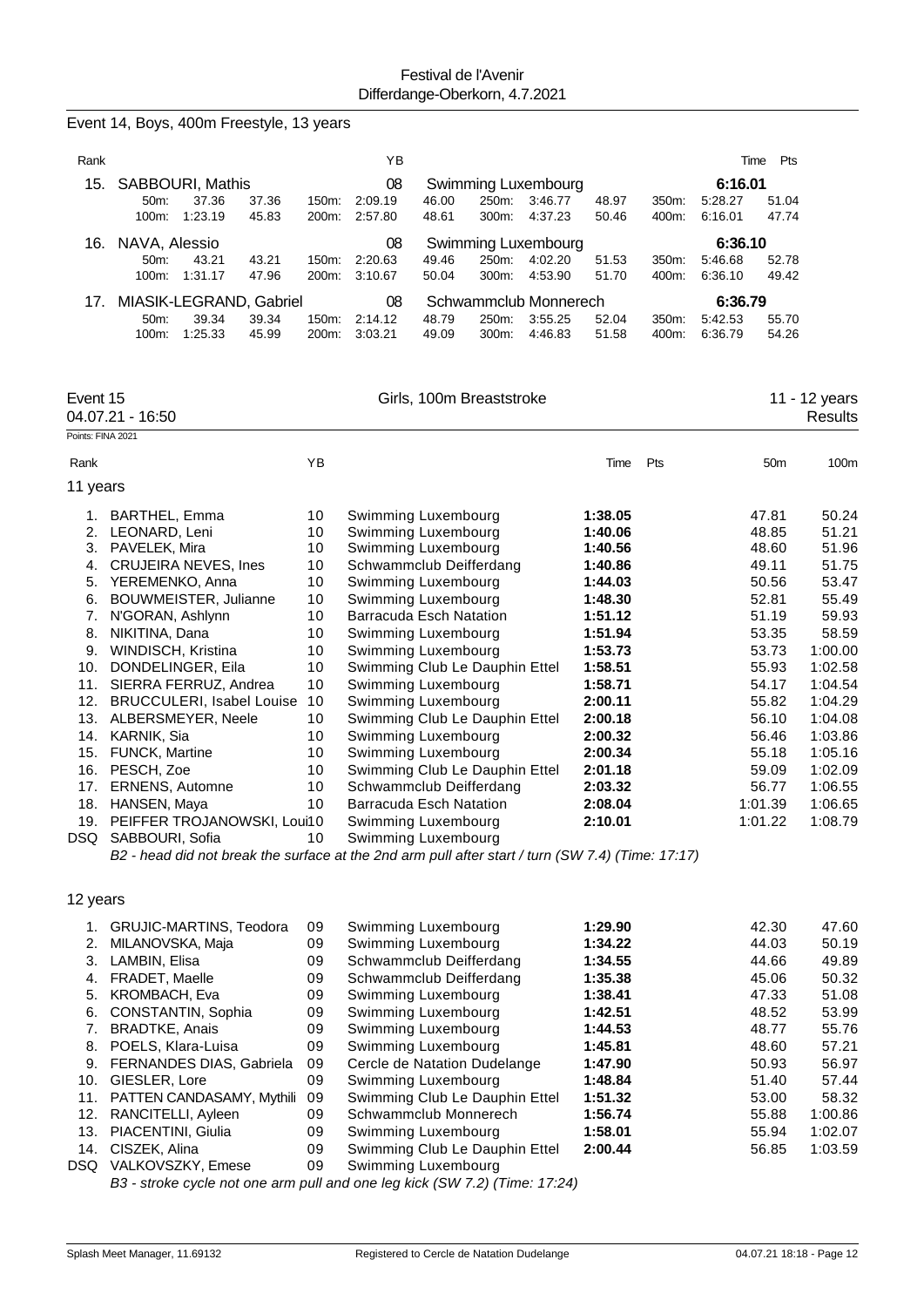|                               | Event 15, Girls, 100m Breaststroke, 12 years                                            |                      |                                                                                                                                       |                                          |     |                                  |                                  |
|-------------------------------|-----------------------------------------------------------------------------------------|----------------------|---------------------------------------------------------------------------------------------------------------------------------------|------------------------------------------|-----|----------------------------------|----------------------------------|
| Rank                          |                                                                                         | YB                   |                                                                                                                                       | Time                                     | Pts | 50 <sub>m</sub>                  | 100m                             |
| DSQ.                          | NEUEN, Lexie<br>17:17                                                                   | 09                   | Swimming Luxembourg<br>B14 - did not touch the wall with both hands simultaneously and separated at the turn / finish (SW 7.6) (Time: |                                          |     |                                  |                                  |
| <b>DNS</b>                    | SMITH, Josephine<br>WDR LUETZEN, Laura                                                  | 09<br>09             | Swimming Club Le Dauphin Ettel<br>Swimming Club Le Dauphin Ettel                                                                      |                                          |     |                                  |                                  |
| Event 16<br>Points: FINA 2021 | 04.07.21 - 17:05                                                                        |                      | Boys, 100m Breaststroke                                                                                                               |                                          |     |                                  | 12 - 13 years<br><b>Results</b>  |
| Rank                          |                                                                                         | YB                   |                                                                                                                                       | Time                                     | Pts | 50 <sub>m</sub>                  | 100m                             |
| 12 years                      |                                                                                         |                      |                                                                                                                                       |                                          |     |                                  |                                  |
| 2.<br>3.                      | 1. VALENTINI, Stefano<br>THILL, Hugo<br>REDING, Deyan                                   | 09<br>09<br>09       | Schwammclub Monnerech<br>Schwammclub Deifferdang<br>Swimming Luxembourg                                                               | 1:33.09<br>1:35.22<br>1:35.75            |     | 45.38<br>44.74<br>45.67          | 47.71<br>50.48<br>50.08          |
| 4.                            | REINESCH, Inaki<br>5. RUIZ, Jacobo<br>6. NIKOLOV, Alexandre                             | 09<br>09<br>09       | Schwammclub Deifferdang<br>Schwammclub Monnerech<br>Barracuda Esch Natation                                                           | 1:39.06<br>1:41.19<br>1:41.74            |     | 47.50<br>47.75<br>48.36          | 51.56<br>53.44<br>53.38          |
|                               | 7. KIDD, Alexander<br>8. FALTZ, Aleksandar<br>9. OESCH, Noah                            | 09<br>09<br>09       | Swimming Luxembourg<br>Swimming Club Le Dauphin Ettel<br>Schwammclub Monnerech                                                        | 1:42.01<br>1:43.09<br>1:43.21            |     | 48.07<br>48.01<br>48.12          | 53.94<br>55.08<br>55.09          |
| 10.<br>11.<br>12.             | FABER, Max<br><b>BEHLIL, Alp</b><br>BARANCZYK, Leon<br>13. TROIA REVERTE, Giacomo       | 09<br>09<br>09<br>09 | Schwammclub Monnerech<br>Swimming Luxembourg<br>Swimming Luxembourg<br>Swimming Luxembourg                                            | 1:44.34<br>1:45.11<br>1:48.07<br>1:50.09 |     | 48.77<br>50.50<br>51.93<br>53.06 | 55.57<br>54.61<br>56.14<br>57.03 |
|                               | 14. BRANGIER, Jean-Remi<br>15. CHAMONARD, Thomas<br>16. CRAENEN, Loic                   | 09<br>09<br>09       | Swimming Luxembourg<br>Swimming Luxembourg<br>Swimming Luxembourg                                                                     | 1:53.61<br>1:55.98<br>2:07.00            |     | 53.41<br>51.77<br>1:00.34        | 1:00.20<br>1:04.21<br>1:06.66    |
|                               | DSQ RUIZ AGUILAR, Francisco                                                             | 09                   | Schwammclub Monnerech<br>B2 - head did not break the surface at the 2nd arm pull after start / turn (SW 7.4) (Time: 17:36)            |                                          |     |                                  |                                  |
|                               | DSQ SAOUDAOUI, Akram<br>G2 - Starting before the starting signal (SW 4.4) (Time: 17:36) | 09                   | Cercle Nautique Petange                                                                                                               |                                          |     |                                  |                                  |
| 13 years                      |                                                                                         |                      |                                                                                                                                       |                                          |     |                                  |                                  |
| 1.                            | VISSER, Mats                                                                            | 08                   | Swimming Club Le Dauphin Ettel                                                                                                        | 1:23.16                                  |     | 39.37                            | 43.79                            |
| 2.<br>3.                      | ORTIZ BOGDANOV, Pablo<br>KUNEN, Fynn                                                    | 08<br>08             | Swimming Luxembourg<br>Swimming Luxembourg                                                                                            | 1:26.29<br>1:29.07                       |     | 40.89<br>41.32                   | 45.40<br>47.75                   |
| 4.                            | SAMMARCO, Andrea                                                                        | 08                   | Swimming Luxembourg                                                                                                                   | 1:30.67                                  |     | 42.68                            | 47.99                            |
| 5.<br>6.                      | METZLER, Charles<br>STAICU, David-Andrei                                                | 08<br>08             | Swimming Luxembourg<br>Swimming Club Le Dauphin Ettel                                                                                 | 1:33.25<br>1:33.92                       |     | 44.03<br>44.91                   | 49.22<br>49.01                   |
| 7.                            | MIASIK-LEGRAND, Gabriel                                                                 | 08                   | Schwammclub Monnerech                                                                                                                 | 1:34.82                                  |     | 44.92                            | 49.90                            |
| 8.                            | KRIES, Leo                                                                              | 08                   | Swimming Luxembourg                                                                                                                   | 1:34.97                                  |     | 44.27                            | 50.70                            |
| 9.<br>10.                     | SABBOURI, Mathis<br><b>KROMBACH, Alex</b>                                               | 08<br>08             | Swimming Luxembourg                                                                                                                   | 1:35.21                                  |     | 44.24<br>45.58                   | 50.97<br>50.63                   |
| 11.                           | NAVA, Alessio                                                                           | 08                   | Swimming Luxembourg<br>Swimming Luxembourg                                                                                            | 1:36.21<br>1:43.22                       |     | 48.96                            | 54.26                            |
| 12.                           | SIEDLECKI, Michal                                                                       | 08                   | Swimming Luxembourg                                                                                                                   | 1:45.33                                  |     | 50.50                            | 54.83                            |
| 13.                           | MOOG, Jules                                                                             | 08                   | Swimming Luxembourg                                                                                                                   | 1:46.24                                  |     | 51.17                            | 55.07                            |
| 14.                           | DEHALLEUX, Lukas<br>DSQ VIGUIER, Evan                                                   | 08<br>08             | Schwammclub Deifferdang<br>Swimming Luxembourg                                                                                        | 1:47.49                                  |     | 51.79                            | 55.70                            |

*B14 - did not touch the wall with both hands simultaneously and separated at the turn / finish (SW 7.6) (Time: 17:42)*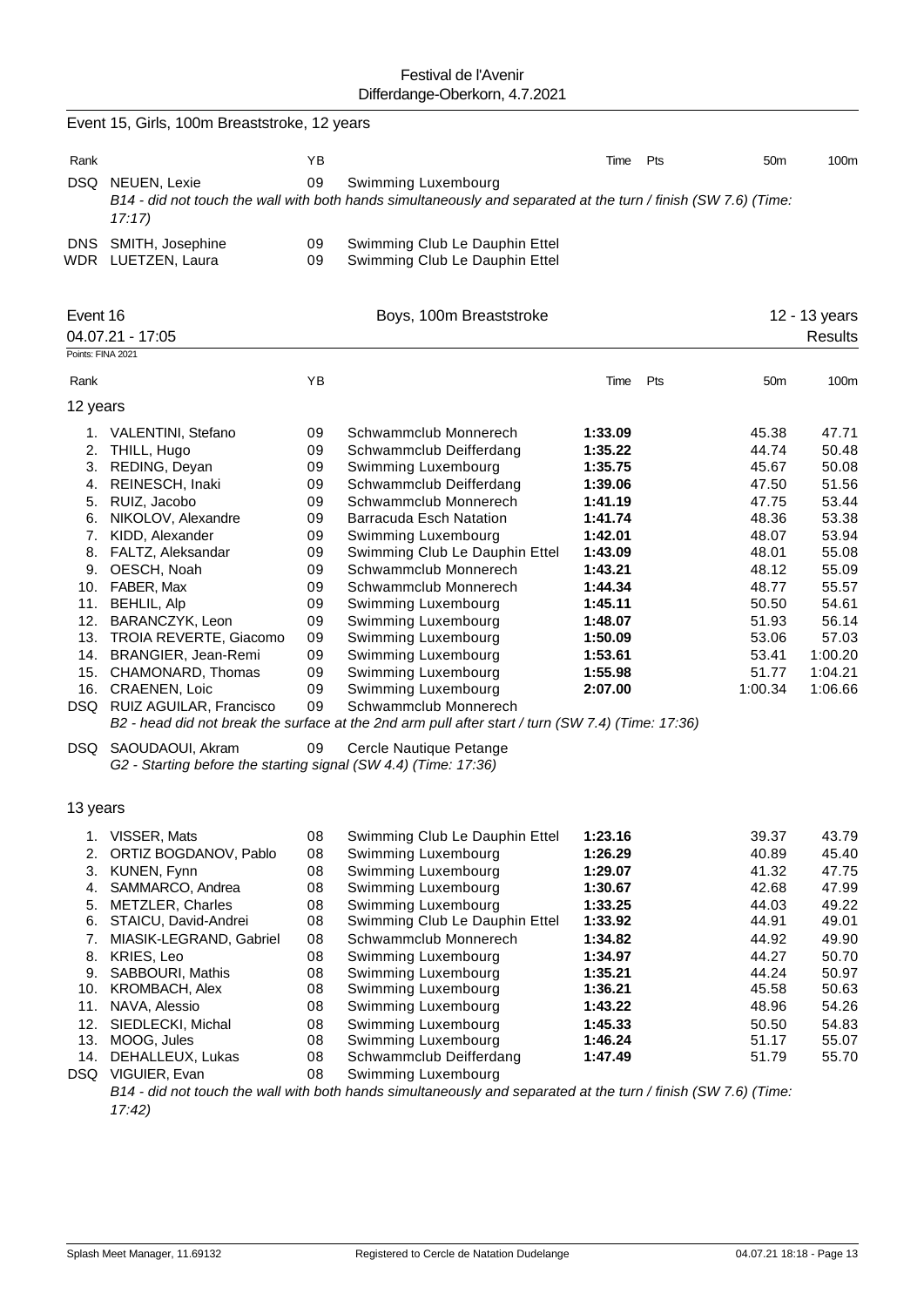| Event 9<br>04.07.21 - 17:35<br>Points: FINA 2021 |          | Girls, 50m Freestyle                           |                | 11 - 12 years<br><b>Results Finals</b> |
|--------------------------------------------------|----------|------------------------------------------------|----------------|----------------------------------------|
| Rank                                             | YB       |                                                | Time           | Pts                                    |
|                                                  |          |                                                |                |                                        |
| 11 years                                         |          |                                                |                |                                        |
| 1. PAVELEK, Mira                                 | 10       | Swimming Luxembourg                            | 33.17          |                                        |
| 2. BARTHEL, Emma                                 | 10       | Swimming Luxembourg                            | 33.65          |                                        |
| 3. N'GORAN, Ashlynn                              | 10       | <b>Barracuda Esch Natation</b>                 | 33.76          |                                        |
| 4. LEONARD, Leni                                 | 10       | Swimming Luxembourg                            | 35.34          |                                        |
| 5. CRUJEIRA NEVES, Ines                          | 10       | Schwammclub Deifferdang                        | 35.51          |                                        |
| 6. NIKITINA, Dana                                | 10       | Swimming Luxembourg                            | 36.60          |                                        |
| 12 years                                         |          |                                                |                |                                        |
| 1. GRUJIC-MARTINS, Teodora                       | 09       | Swimming Luxembourg                            | 30.73          |                                        |
| 2. MILANOVSKA, Maja                              | 09       | Swimming Luxembourg                            | 30.79          |                                        |
| 3. CONSTANTIN, Sophia                            | 09       | Swimming Luxembourg                            | 31.78          |                                        |
| 4. LAMBIN, Elisa                                 | 09       | Schwammclub Deifferdang                        | 32.75          |                                        |
| 5. FRADET, Maelle                                | 09       | Schwammclub Deifferdang                        | 34.81          |                                        |
| 6. POELS, Klara-Luisa                            | 09       | Swimming Luxembourg                            | 35.20          |                                        |
|                                                  |          |                                                |                |                                        |
| Event 10                                         |          | Boys, 50m Freestyle                            |                | 12 - 13 years                          |
| 04.07.21 - 17:40                                 |          |                                                |                | <b>Results Finals</b>                  |
| Points: FINA 2021                                |          |                                                |                |                                        |
| Rank                                             | YB       |                                                | Time           | Pts                                    |
| 12 years                                         |          |                                                |                |                                        |
|                                                  |          |                                                |                |                                        |
| 1. VALENTINI, Stefano                            | 09       | Schwammclub Monnerech                          | 31.36          |                                        |
| 2. RUIZ, Jacobo                                  | 09       | Schwammclub Monnerech                          | 31.69          |                                        |
| 3. KIDD, Alexander                               | 09       | Swimming Luxembourg                            | 31.95          |                                        |
| 4. REINESCH, Inaki<br>5. THILL, Hugo             | 09<br>09 | Schwammclub Deifferdang                        | 32.47<br>32.67 |                                        |
| 6. REDING, Deyan                                 | 09       | Schwammclub Deifferdang<br>Swimming Luxembourg | 33.01          |                                        |
|                                                  |          |                                                |                |                                        |
| 13 years                                         |          |                                                |                |                                        |
| 1. KUNEN, Fynn                                   | 08       | Swimming Luxembourg                            | 28.62          |                                        |
| 2. VISSER, Mats                                  | 08       | Swimming Club Le Dauphin Ettel                 | 28.98          |                                        |
| 3. ORTIZ BOGDANOV, Pablo                         | 08       | Swimming Luxembourg                            | 29.47          |                                        |
| 4. KROMBACH, Alex                                | 08       | Swimming Luxembourg                            | 29.99          |                                        |
| 5. VIGUIER, Evan                                 | 08       | Swimming Luxembourg                            | 30.02          |                                        |
| 6. METZLER, Charles                              | 08       | Swimming Luxembourg                            | 30.79          |                                        |
|                                                  |          |                                                |                |                                        |
| Event 11<br>04.07.21 - 17:55                     |          | Girls, 50m Butterfly                           |                | 11 - 12 years<br><b>Results Finals</b> |
| Points: FINA 2021                                |          |                                                |                |                                        |
| Rank                                             | YB       |                                                | Time Pts       |                                        |
| 11 years                                         |          |                                                |                |                                        |
|                                                  |          |                                                |                |                                        |
| 1. N'GORAN, Ashlynn                              | 10       | <b>Barracuda Esch Natation</b>                 | 38.35          |                                        |
| 2. BARTHEL, Emma                                 | 10       | Swimming Luxembourg                            | 38.62          |                                        |
| 3. LEONARD, Leni                                 | 10       | Swimming Luxembourg                            | 41.33          |                                        |
| 4. PAVELEK, Mira                                 | 10       | Swimming Luxembourg                            | 42.59          |                                        |
| <b>CRUJEIRA NEVES, Ines</b><br>5.                | 10       | Schwammclub Deifferdang                        | 43.83          |                                        |
| 6. YEREMENKO, Anna                               | 10       | Swimming Luxembourg                            | 45.28          |                                        |